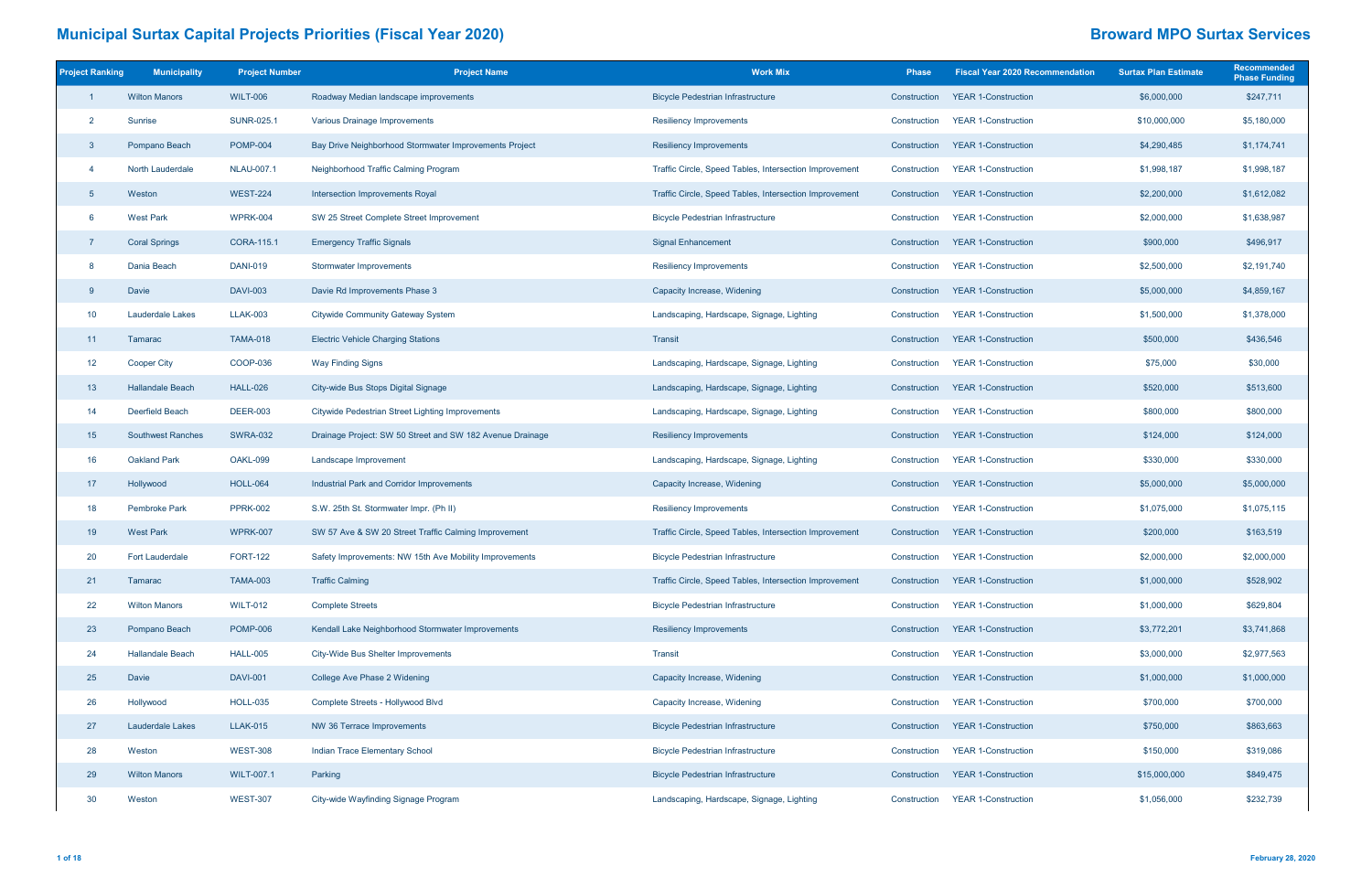| <b>Project Ranking</b> | <b>Municipality</b>     | <b>Project Number</b> | <b>Project Name</b>                                          | <b>Work Mix</b>                                        | <b>Phase</b> | <b>Fiscal Year 2020 Recommendation</b> | <b>Surtax Plan Estimate</b> | <b>Recommended</b><br><b>Phase Funding</b> |
|------------------------|-------------------------|-----------------------|--------------------------------------------------------------|--------------------------------------------------------|--------------|----------------------------------------|-----------------------------|--------------------------------------------|
| 31                     | Tamarac                 | <b>TAMA-014</b>       | <b>Traffic Control Devices</b>                               | <b>Signal Enhancement</b>                              | Construction | <b>YEAR 1-Construction</b>             | \$500,000                   | \$445,817                                  |
| 32                     | <b>Fort Lauderdale</b>  | <b>FORT-162</b>       | Street Lighting: NW 15Tth Avenue                             | <b>Bicycle Pedestrian Infrastructure</b>               | Construction | <b>YEAR 1-Construction</b>             | \$1,000,000                 | \$996,668                                  |
| 33                     | <b>Wilton Manors</b>    | <b>WILT-013</b>       | Electronic Message Boards / Wayfinding                       | <b>Bicycle Pedestrian Infrastructure</b>               | Construction | <b>YEAR 1-Construction</b>             | \$1,000,000                 | \$639,650                                  |
| 34                     | <b>Miramar</b>          | <b>MIRA-004</b>       | Miramar Parkway Extension to Pembroke Road                   | Capacity Increase, Widening                            | Design       | <b>YEAR 1-Design Regional Network</b>  | \$25,000,000                | \$760,000                                  |
| 35                     | <b>Miramar</b>          | <b>MIRA-002</b>       | Pembroke Road Expansion from SW 184th Avenue to 200th Avenue | Capacity Increase, Widening                            | Design       | <b>YEAR 1-Design Regional Network</b>  | \$31,000,000                | \$1,510,000                                |
| 36                     | <b>Miramar</b>          | <b>MIRA-001</b>       | Pembroke Road Expansion from SW 160th Avenue to 184th Avenue | Capacity Increase, Widening                            | Design       | YEAR 1-Design Regional Network         | \$28,900,000                | \$2,270,000                                |
| 37                     | <b>Miramar</b>          | <b>MIRA-003</b>       | Pembroke Road Expansion from SW 200th Avenue to US-27        | Capacity Increase, Widening                            | Design       | <b>YEAR 1-Design Regional Network</b>  | \$8,000,000                 | \$1,390,000                                |
| 38                     | <b>Fort Lauderdale</b>  | <b>FORT-108</b>       | Safety Improvements: Andrews Ave                             | Capacity Increase, Widening                            | Planning     | <b>YEAR 1-Planning</b>                 | \$5,000,000                 | \$150,000                                  |
| 39                     | <b>Oakland Park</b>     | OAKL-023              | <b>City-Wide Mast Arm Conversion</b>                         | <b>Signal Enhancement</b>                              | Design       | <b>YEAR 1-Design</b>                   | \$7,875,000                 | \$945,000                                  |
| 40                     | <b>Coral Springs</b>    | <b>CORA-097</b>       | <b>New Sidewalk Construction</b>                             | <b>Bicycle Pedestrian Infrastructure</b>               | Planning     | <b>YEAR 1-Planning</b>                 | \$20,000,000                | \$600,000                                  |
| 41                     | <b>Coconut Creek</b>    | COCO-024              | New Bus Shelters/Replacement Bus Shelters                    | <b>Transit</b>                                         | Design       | <b>YEAR 1-Design</b>                   | \$3,600,000                 | \$432,000                                  |
| 42                     | Pompano Beach           | <b>POMP-002</b>       | Dixie Hwy/Atlantic Blvd Improvements Project                 | <b>Bicycle Pedestrian Infrastructure</b>               | Design       | <b>YEAR 1-Design</b>                   | \$24,860,000                | \$2,983,200                                |
| 43                     | Hollywood               | <b>HOLL-036</b>       | Complete Streets - State Rd 7                                | <b>Bicycle Pedestrian Infrastructure</b>               | Design       | <b>YEAR 1-Design</b>                   | \$1,000,000                 | \$120,000                                  |
| 44                     | Davie                   | <b>DAVI-016</b>       | <b>Orange Dr Corridor Enhancements</b>                       | Capacity Increase, Widening                            | Design       | <b>YEAR 1-Design</b>                   | \$3,000,000                 | \$360,000                                  |
| 45                     | <b>Miramar</b>          | <b>MIRA-021</b>       | Pembroke Road Bike Lane                                      | <b>Bicycle Pedestrian Infrastructure</b>               | Planning     | <b>YEAR 1-Planning</b>                 | \$3,000,000                 | \$90,000                                   |
| 46                     | <b>Pembroke Pines</b>   | <b>PPIN-039</b>       | <b>City Wide Sidewalk Projects</b>                           | <b>Bicycle Pedestrian Infrastructure</b>               | Planning     | <b>YEAR 1-Planning</b>                 | \$4,431,250                 | \$132,938                                  |
| 47                     | <b>West Park</b>        | <b>WPRK-002</b>       | State Road 7 Pedestrian Lights                               | Landscaping, Hardscape, Signage, Lighting              | Design       | <b>YEAR 1-Design</b>                   | \$750,000                   | \$90,000                                   |
| 48                     | Lauderdale Lakes        | <b>LLAK-006</b>       | <b>Comprehensive Traffic Calming Program</b>                 | Traffic Circle, Speed Tables, Intersection Improvement | Planning     | <b>YEAR 1-Planning</b>                 | \$850,000                   | \$25,500                                   |
| 49                     | <b>Wilton Manors</b>    | <b>WILT-009</b>       | <b>Bus Benches And Shelters</b>                              | <b>Transit</b>                                         | Planning     | <b>YEAR 1-Planning</b>                 | \$6,000,000                 | \$180,000                                  |
| 50                     | Sunrise                 | <b>SUNR-055</b>       | Pine Island Road Bicycle Lanes                               | <b>Bicycle Pedestrian Infrastructure</b>               | Design       | <b>YEAR 1-Design</b>                   | \$4,500,000                 | \$540,000                                  |
| 51                     | <b>Pembroke Park</b>    | <b>PPRK-010</b>       | <b>Bike Lane And Sidewalk Improvements</b>                   | <b>Bicycle Pedestrian Infrastructure</b>               | Design       | <b>YEAR 1-Design</b>                   | \$250,000                   | \$30,000                                   |
| 52                     | Lauderdale-by-the-Sea   | <b>LSEA-005</b>       | El Mar Drive Improvements                                    | <b>Bicycle Pedestrian Infrastructure</b>               | Design       | <b>YEAR 1-Design</b>                   | \$2,000,000                 | \$240,000                                  |
| 53                     | Weston                  | <b>WEST-303</b>       | <b>Weston Rd Corridor RRR</b>                                | <b>Bicycle Pedestrian Infrastructure</b>               | Design       | <b>YEAR 1-Design</b>                   | \$4,900,000                 | \$588,000                                  |
| 54                     | Deerfield Beach         | <b>DEER-007</b>       | FAU Research Blvd. Roadway Improvements                      | Capacity Increase, Widening                            | Design       | <b>YEAR 1-Design</b>                   | \$4,000,000                 | \$480,000                                  |
| 55                     | <b>Cooper City</b>      | COOP-035              | <b>City Entry Signs And Features</b>                         | Landscaping, Hardscape, Signage, Lighting              | Design       | <b>YEAR 1-Design</b>                   | \$175,000                   | \$21,000                                   |
| 56                     | Tamarac                 | <b>TAMA-008</b>       | <b>Bike Paths</b>                                            | <b>Bicycle Pedestrian Infrastructure</b>               | Planning     | <b>YEAR 1-Planning</b>                 | \$4,500,000                 | \$135,000                                  |
| 57                     | <b>Lighthouse Point</b> | LHP-010               | Sidewalk/Bike Lane Construction                              | <b>Bicycle Pedestrian Infrastructure</b>               | Planning     | <b>YEAR 1-Planning</b>                 | \$500,000                   | \$15,000                                   |
| 58                     | North Lauderdale        | <b>NLAU-007.2</b>     | Neighborhood Traffic Calming Program                         | Traffic Circle, Speed Tables, Intersection Improvement | Design       | <b>YEAR 1-Design</b>                   | \$3,001,813                 | \$360,218                                  |
| 59                     | Parkland                | <b>PARK-008</b>       | <b>Construction Of Bike Lanes On Parkside Drive</b>          | <b>Bicycle Pedestrian Infrastructure</b>               | Design       | <b>YEAR 1-Design</b>                   | \$1,500,000                 | \$180,000                                  |
| 60                     | Dania Beach             | <b>DANI-001</b>       | West Dania Beach Blvd Bridge                                 | Capacity Increase, Widening                            | Design       | <b>YEAR 1-Design</b>                   | \$4,000,000                 | \$480,000                                  |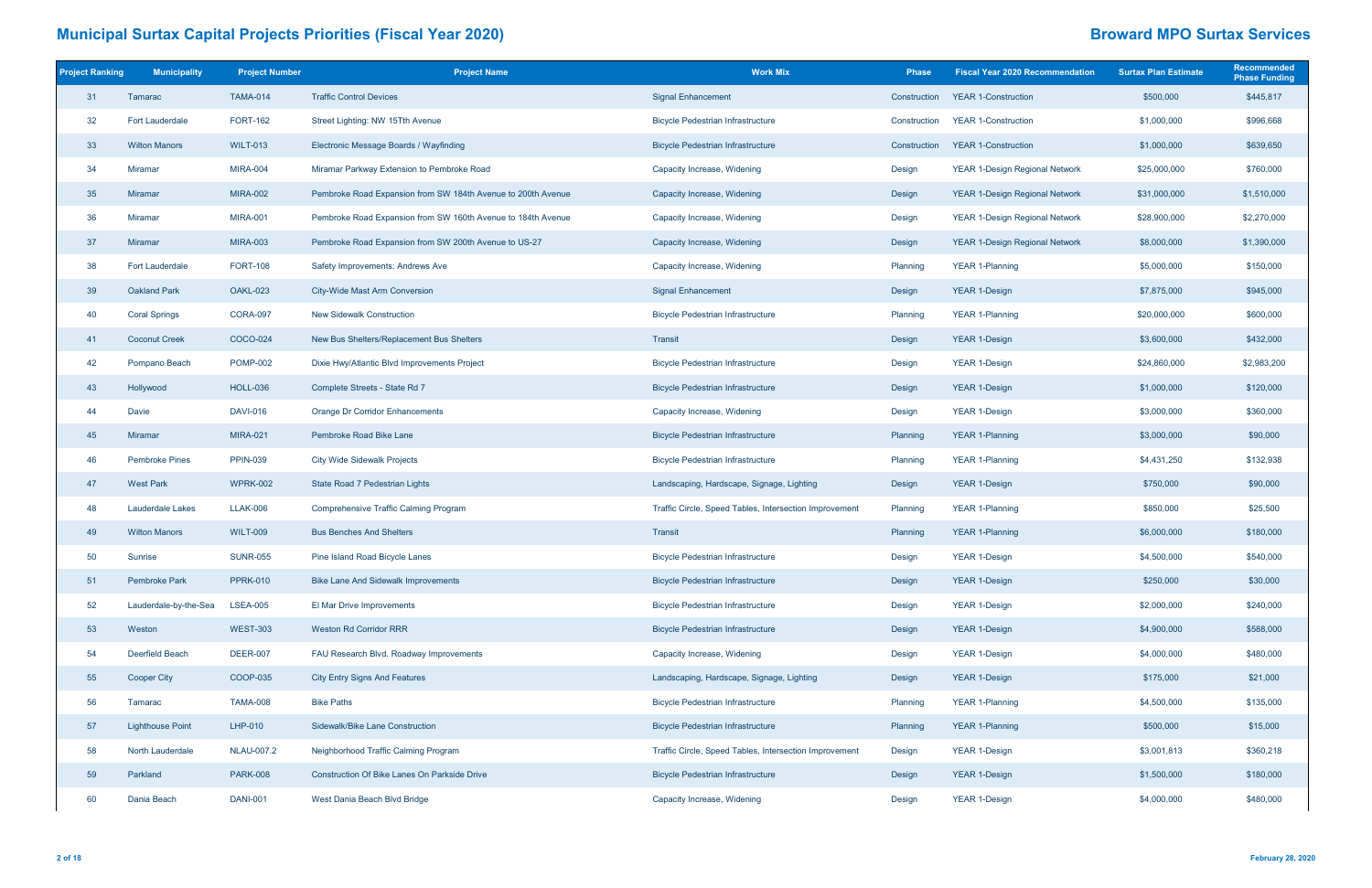| <b>Project Ranking</b> | <b>Municipality</b>      | <b>Project Number</b> | <b>Project Name</b>                              | <b>Work Mix</b>                           | <b>Phase</b> | <b>Fiscal Year 2020 Recommendation</b> | <b>Surtax Plan Estimate</b> | Recommended<br><b>Phase Funding</b> |
|------------------------|--------------------------|-----------------------|--------------------------------------------------|-------------------------------------------|--------------|----------------------------------------|-----------------------------|-------------------------------------|
| 61                     | Margate                  | <b>MARG-002</b>       | Winfield Blvd. Improvements                      | <b>Bicycle Pedestrian Infrastructure</b>  | Design       | <b>YEAR 1-Design</b>                   | \$174,000                   | \$20,880                            |
| 62                     | <b>Southwest Ranches</b> | <b>SWRA-021</b>       | Drainage Project: SW 61st Court                  | <b>Resiliency Improvements</b>            | Design       | <b>YEAR 1-Design</b>                   | \$100,000                   | \$12,000                            |
| 63                     | <b>Fort Lauderdale</b>   | <b>FORT-104</b>       | Sidewalks: Sidewalk Program - New Construction   | <b>Bicycle Pedestrian Infrastructure</b>  | Design       | <b>YEAR 1-Design</b>                   | \$3,000,000                 | \$360,000                           |
| 64                     | Oakland Park             | OAKL-007              | <b>CSX And FEC Crossing Study</b>                | <b>Bicycle Pedestrian Infrastructure</b>  | Planning     | <b>YEAR 1-Planning</b>                 | \$150,000                   | \$150,000                           |
| 65                     | <b>Coral Springs</b>     | <b>CORA-098</b>       | <b>New Sidewalk Construction</b>                 | <b>Bicycle Pedestrian Infrastructure</b>  | Planning     | <b>YEAR 1-Planning</b>                 | \$20,000,000                | \$600,000                           |
| 66                     | Hollywood                | <b>HOLL-038</b>       | Complete Streets - Johnson St                    | <b>Bicycle Pedestrian Infrastructure</b>  | Planning     | <b>YEAR 1-Planning</b>                 | \$5,000,000                 | \$150,000                           |
| 67                     | <b>Miramar</b>           | <b>MIRA-020</b>       | <b>Bus Shelter Improvement</b>                   | Transit                                   | Design       | <b>YEAR 1-Design</b>                   | \$1,200,000                 | \$144,000                           |
| 68                     | Lauderdale Lakes         | <b>LLAK-016</b>       | NW 50th Avenue Improvements Study & Design       | <b>Bicycle Pedestrian Infrastructure</b>  | Planning     | <b>YEAR 1-Planning</b>                 | \$500,000                   | \$500,000                           |
| 69                     | Sunrise                  | <b>SUNR-075</b>       | Oakland Park Blvd Multi-Use Path                 | <b>Bicycle Pedestrian Infrastructure</b>  | Design       | <b>YEAR 1-Design</b>                   | \$3,250,000                 | \$390,000                           |
| 70                     | Pompano Beach            | <b>POMP-011</b>       | PowerLine Road Improvements Project              | Landscaping, Hardscape, Signage, Lighting | Design       | <b>YEAR 1-Design</b>                   | \$2,734,862                 | \$328,183                           |
| 71                     | Davie                    | <b>DAVI-012</b>       | SW 30th Street Improvements                      | <b>Bicycle Pedestrian Infrastructure</b>  | Design       | <b>YEAR 1-Design</b>                   | \$2,000,000                 | \$240,000                           |
| 72                     | <b>Coconut Creek</b>     | COCO-020              | Hillsboro Boulevard Sidewalk Improvements        | <b>Bicycle Pedestrian Infrastructure</b>  | Design       | <b>YEAR 1-Design</b>                   | \$563,305                   | \$67,597                            |
| 73                     | <b>Wilton Manors</b>     | <b>WILT-003</b>       | <b>Complete Streets</b>                          | <b>Bicycle Pedestrian Infrastructure</b>  | Design       | <b>YEAR 1-Design</b>                   | \$2,000,000                 | \$240,000                           |
| 74                     | <b>West Park</b>         | <b>WPRK-003</b>       | SW 48 Avenue Complete Street                     | <b>Bicycle Pedestrian Infrastructure</b>  | Design       | <b>YEAR 1-Design</b>                   | \$3,500,000                 | \$420,000                           |
| 75                     | Weston                   | <b>WEST-192</b>       | Indian Trace Road Roadway Improvements           | <b>Bicycle Pedestrian Infrastructure</b>  | Design       | <b>YEAR 1-Design</b>                   | \$280,000                   | \$33,600                            |
| 76                     | <b>Pembroke Park</b>     | <b>WPRK-009</b>       | 52 Ave Complete Streets                          | <b>Bicycle Pedestrian Infrastructure</b>  | Design       | <b>YEAR 1-Design</b>                   | \$1,200,000                 | \$144,000                           |
| 77                     | Deerfield Beach          | <b>DEER-005</b>       | Pioneer Grove Improvements-Pedestrian Lighting   | <b>Bicycle Pedestrian Infrastructure</b>  | Design       | <b>YEAR 1-Design</b>                   | \$2,000,000                 | \$240,000                           |
| 78                     | <b>Lighthouse Point</b>  | <b>LHP-009</b>        | <b>Traffic Calming</b>                           | <b>Bicycle Pedestrian Infrastructure</b>  | Planning     | <b>YEAR 1-Planning</b>                 | \$1,000,000                 | \$30,000                            |
| 79                     | <b>Pembroke Pines</b>    | <b>PPIN-021</b>       | Privacy Wall - Sheridan Street                   | Landscaping, Hardscape, Signage, Lighting | Design       | <b>YEAR 1-Design</b>                   | \$1,350,000                 | \$162,000                           |
| 80                     | North Lauderdale         | <b>NLAU-008</b>       | Sound Walls SW 64 Ter Sidewalks, Traffic Calming | <b>Bicycle Pedestrian Infrastructure</b>  | Design       | YEAR 1-Design                          | \$3,000,000                 | \$360,000                           |
| 81                     | <b>Cooper City</b>       | COOP-024              | Storm Water Drainage Improvement                 | Resiliency Improvements                   | Design       | <b>YEAR 1-Design</b>                   | \$2,400,000                 | \$288,000                           |
| 82                     | Parkland                 | <b>PARK-002</b>       | Lox Road Improvements                            | <b>Bicycle Pedestrian Infrastructure</b>  | Design       | YEAR 1-Design                          | \$2,600,000                 | \$312,000                           |
| 83                     | Margate                  | MARG-047              | City Bicycle/Pedestrian Greenway System          | <b>Bicycle Pedestrian Infrastructure</b>  | Design       | <b>YEAR 1-Design</b>                   | \$1,000,000                 | \$120,000                           |
| 84                     | <b>Southwest Ranches</b> | <b>SWRA-022</b>       | Drainage Project: Green Meadows                  | <b>Resiliency Improvements</b>            | Design       | <b>YEAR 1-Design</b>                   | \$43,000                    | \$5,160                             |
| 85                     | Tamarac                  | <b>TAMA-001</b>       | <b>Multimodal Connectivity Plan</b>              | <b>Bicycle Pedestrian Infrastructure</b>  | Planning     | <b>YEAR 1-Planning</b>                 | \$120,000                   | \$120,000                           |
| 86                     | Lauderdale-by-the-Sea    | <b>LSEA-035</b>       | <b>Bike Lanes</b>                                | <b>Bicycle Pedestrian Infrastructure</b>  | Design       | <b>YEAR 1-Design</b>                   | \$3,000,000                 | \$360,000                           |
| 87                     | Dania Beach              | <b>DANI-017</b>       | SE Stormwater Drainage System                    | <b>Resiliency Improvements</b>            | Design       | <b>YEAR 1-Design</b>                   | \$7,212,000                 | \$865,440                           |
| 88                     | Fort Lauderdale          | <b>FORT-113</b>       | Safety Improvements: SE 3rd Ave                  | <b>Bicycle Pedestrian Infrastructure</b>  | Planning     | <b>YEAR 1-Planning</b>                 | \$1,500,000                 | \$45,000                            |
| 89                     | <b>Coral Springs</b>     | <b>CORA-102</b>       | <b>Bus Shelter Repair And Replacement</b>        | <b>Transit</b>                            | Design       | <b>YEAR 1-Design</b>                   | \$375,000                   | \$45,000                            |
| 90                     | <b>Miramar</b>           | <b>MIRA-025</b>       | Pembroke Road Bike Lane                          | <b>Bicycle Pedestrian Infrastructure</b>  | Design       | <b>YEAR 1-Design</b>                   | \$2,100,000                 | \$252,000                           |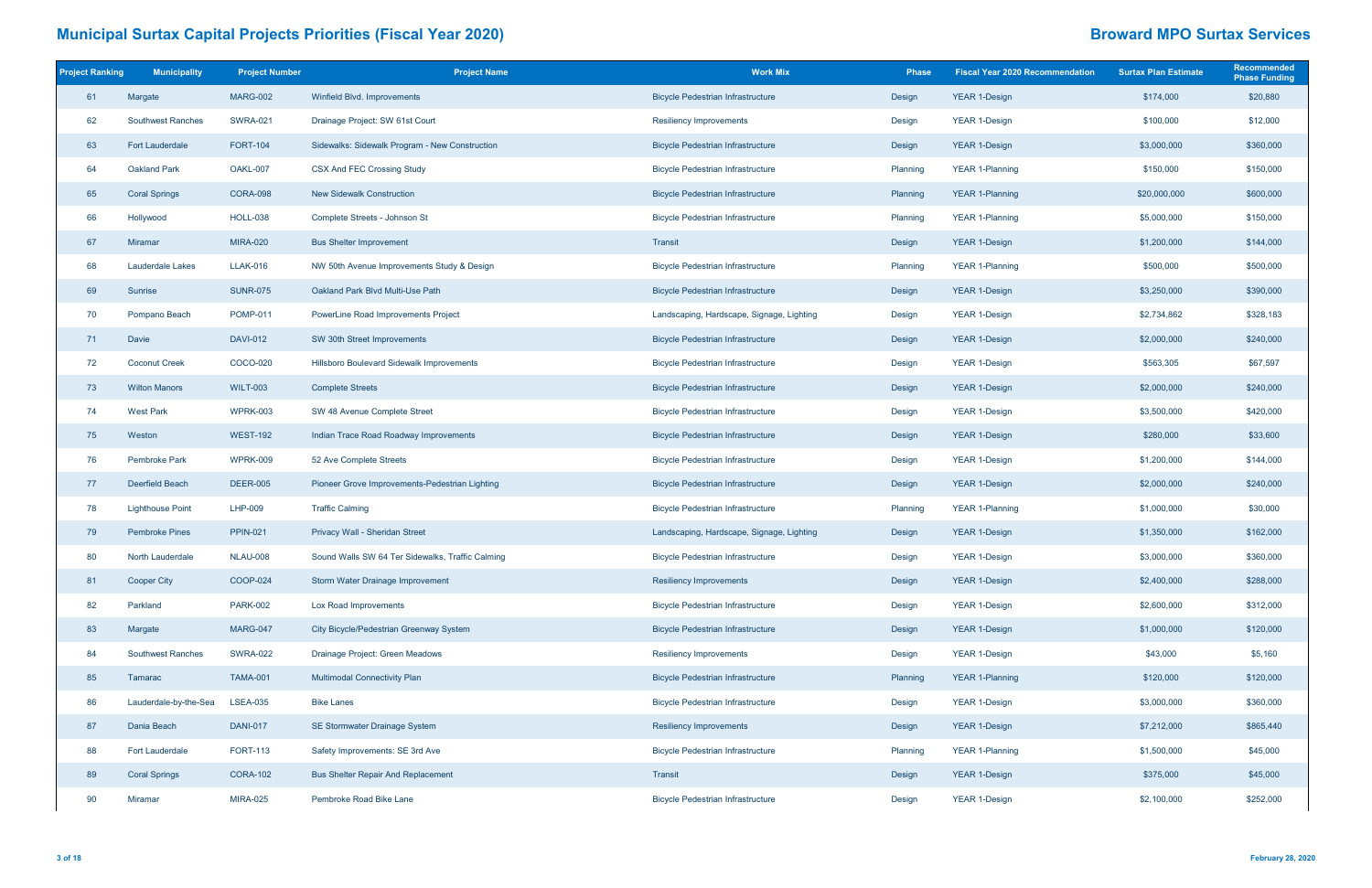| <b>Project Ranking</b> | <b>Municipality</b>      | <b>Project Number</b> | <b>Project Name</b>                                                                                                                       | <b>Work Mix</b>                                        | <b>Phase</b> | <b>Fiscal Year 2020 Recommendation</b> | <b>Surtax Plan Estimate</b> | <b>Recommended</b><br><b>Phase Funding</b> |
|------------------------|--------------------------|-----------------------|-------------------------------------------------------------------------------------------------------------------------------------------|--------------------------------------------------------|--------------|----------------------------------------|-----------------------------|--------------------------------------------|
| 91                     | Sunrise                  | <b>SUNR-061</b>       | Oakland Park Blvd Bicycle Lanes                                                                                                           | <b>Bicycle Pedestrian Infrastructure</b>               | Design       | <b>YEAR 1-Design</b>                   | \$6,000,000                 | \$720,000                                  |
| 92                     | <b>Oakland Park</b>      | OAKL-025              | Oakland Park Blvd Gateway                                                                                                                 | Landscaping, Hardscape, Signage, Lighting              | Planning     | <b>YEAR 1-Planning</b>                 | \$13,200,000                | \$396,000                                  |
| 93                     | <b>Lauderdale Lakes</b>  | <b>LLAK-018</b>       | NW 36 St Improvements                                                                                                                     | Landscaping, Hardscape, Signage, Lighting              | Design       | <b>YEAR 1-Design</b>                   | \$1,000,000                 | \$120,000                                  |
| 94                     | <b>Hallandale Beach</b>  | <b>HALL-019</b>       | NW/SW 8th Ave Complete Street Project                                                                                                     | <b>Bicycle Pedestrian Infrastructure</b>               | Design       | <b>YEAR 1-Design</b>                   | \$1,500,000                 | \$180,000                                  |
| 95                     | Davie                    | <b>DAVI-014</b>       | Nova Dr Improvements                                                                                                                      | Capacity Increase, Widening                            | Design       | <b>YEAR 1-Design</b>                   | \$2,800,000                 | \$336,000                                  |
| 96                     | <b>Coconut Creek</b>     | COCO-016              | Sample Road Multi-Purpose Path                                                                                                            | <b>Bicycle Pedestrian Infrastructure</b>               | Design       | <b>YEAR 1-Design</b>                   | \$2,755,000                 | \$330,600                                  |
| 97                     | <b>West Park</b>         | <b>WPRK-008</b>       | SW 21St Street Complete Street Improvement                                                                                                | Traffic Circle, Speed Tables, Intersection Improvement | Design       | <b>YEAR 1-Design</b>                   | \$2,000,000                 | \$240,000                                  |
| 98                     | Weston                   | <b>WEST-193</b>       | Indian Trace Road Roadway Improvements                                                                                                    | <b>Bicycle Pedestrian Infrastructure</b>               | Design       | <b>YEAR 1-Design</b>                   | \$2,800,000                 | \$336,000                                  |
| 99                     | Pompano Beach            | <b>POMP-013</b>       | Riverside Drive Improvements Project                                                                                                      | <b>Bicycle Pedestrian Infrastructure</b>               | Design       | <b>YEAR 1-Design</b>                   | \$5,928,768                 | \$711,452                                  |
| 100                    | <b>Wilton Manors</b>     | <b>WILT-015</b>       | Intersection Improvements (Gateway Design)                                                                                                | Landscaping, Hardscape, Signage, Lighting              | Planning     | <b>YEAR 1-Planning</b>                 | \$13,200,000                | \$396,000                                  |
| 101                    | Deerfield Beach          | <b>DEER-006</b>       | Pioneer Grove Improvements-Complete Streets                                                                                               | <b>Bicycle Pedestrian Infrastructure</b>               | Design       | <b>YEAR 1-Design</b>                   | \$500,000                   | \$60,000                                   |
| 102                    | <b>Pembroke Park</b>     | <b>PPRK-008</b>       | County Line Road Storm Water Connection                                                                                                   | <b>Resiliency Improvements</b>                         | Design       | <b>YEAR 1-Design</b>                   | \$750,000                   | \$90,000                                   |
| 103                    | <b>Cooper City</b>       | <b>COOP-042</b>       | Storm Water Improvements                                                                                                                  | <b>Resiliency Improvements</b>                         | Design       | <b>YEAR 1-Design</b>                   | \$1,600,000                 | \$192,000                                  |
| 104                    | <b>Pembroke Pines</b>    | <b>PPIN-038</b>       | Pines Blvd-Ingress/Egress-Holly Lake                                                                                                      | Capacity Increase, Widening                            | Design       | <b>YEAR 1-Design</b>                   | \$2,300,000                 | \$276,000                                  |
| 105                    | <b>Lighthouse Point</b>  | LHP-011               | <b>Sidewalk Construction</b>                                                                                                              | <b>Bicycle Pedestrian Infrastructure</b>               | Planning     | <b>YEAR 1-Planning</b>                 | \$750,000                   | \$22,500                                   |
| 106                    | Parkland                 | <b>PARK-007</b>       | Traffic Light - Hillsboro Boulevard And University DR                                                                                     | <b>Signal Enhancement</b>                              | Design       | <b>YEAR 1-Design</b>                   | \$600,000                   | \$72,000                                   |
| 107                    | Margate                  | <b>MARG-033</b>       | Firefighters Pk-Winfield Blvd. Bridge                                                                                                     | <b>Bicycle Pedestrian Infrastructure</b>               | Design       | <b>YEAR 1-Design</b>                   | \$200,000                   | \$24,000                                   |
| 108                    | <b>Southwest Ranches</b> | <b>SWRA-037</b>       | Drainage Project: Dykes Road and SW 51st Manor                                                                                            | <b>Resiliency Improvements</b>                         | Design       | YEAR 1-Design                          | \$300,000                   | \$36,000                                   |
| 109                    | Hollywood                | <b>HOLL-056</b>       | Transportation/Traffic Calming - Dist. 5                                                                                                  | <b>Bicycle Pedestrian Infrastructure</b>               | Design       | <b>YEAR 1-Design</b>                   | \$833,333                   | \$100,000                                  |
| 110                    | Tamarac                  | <b>TAMA-021</b>       | Crosswalks                                                                                                                                | <b>Bicycle Pedestrian Infrastructure</b>               | Planning     | YEAR 1-Planning                        | \$3,000,000                 | \$90,000                                   |
|                        |                          |                       |                                                                                                                                           |                                                        |              | <b>Fiscal Year 2020 Total</b>          | \$414,903,204               | \$72,016,813                               |
|                        |                          |                       | Projects ranked 111 through 510 below have not been evaluated for funding readiness. Additional evaluation and analysis will be required. |                                                        |              |                                        |                             |                                            |
| 111                    | <b>Fort Lauderdale</b>   | <b>FORT-110</b>       | Safety Improvements: Andrews Ave                                                                                                          | <b>Bicycle Pedestrian Infrastructure</b>               | Planning     | <b>RANK</b>                            | \$3,500,000                 |                                            |
| 112                    | <b>Fort Lauderdale</b>   | <b>FORT-067</b>       | <b>Bike Lanes: Flagler Greenway</b>                                                                                                       | <b>Bicycle Pedestrian Infrastructure</b>               | Design       | <b>RANK</b>                            | \$12,000,000                |                                            |
| 113                    | Hollywood                | <b>HOLL-037</b>       | Complete Streets - US 1                                                                                                                   | <b>Bicycle Pedestrian Infrastructure</b>               | Construction | <b>RANK</b>                            | \$6,000,000                 |                                            |
| 114                    | <b>Fort Lauderdale</b>   | <b>FORT-188</b>       | Roadway Improvements: US 1                                                                                                                | <b>Bicycle Pedestrian Infrastructure</b>               | Planning     | <b>RANK</b>                            | \$12,000,000                |                                            |
| 115                    | <b>Fort Lauderdale</b>   | <b>FORT-107</b>       | Safety Improvements: NW 7th Ave                                                                                                           | <b>Bicycle Pedestrian Infrastructure</b>               | Design       | <b>RANK</b>                            | \$3,800,000                 |                                            |
| 116                    | <b>Fort Lauderdale</b>   | <b>FORT-139</b>       | Safety Improvements: Sistrunk Blvd                                                                                                        | <b>Bicycle Pedestrian Infrastructure</b>               | Design       | <b>RANK</b>                            | \$12,000,000                |                                            |
| 117                    | <b>Fort Lauderdale</b>   | <b>FORT-152</b>       | Safety Improvements: Sunrise Blvd                                                                                                         | <b>Bicycle Pedestrian Infrastructure</b>               | <b>NA</b>    | <b>SWAP</b>                            | \$15,000,000                |                                            |
| 118                    | <b>Fort Lauderdale</b>   | <b>FORT-164</b>       | <b>Street Lighting: Andrews Avenue</b>                                                                                                    | Landscaping, Hardscape, Signage, Lighting              | Design       | <b>RANK</b>                            | \$1,000,000                 |                                            |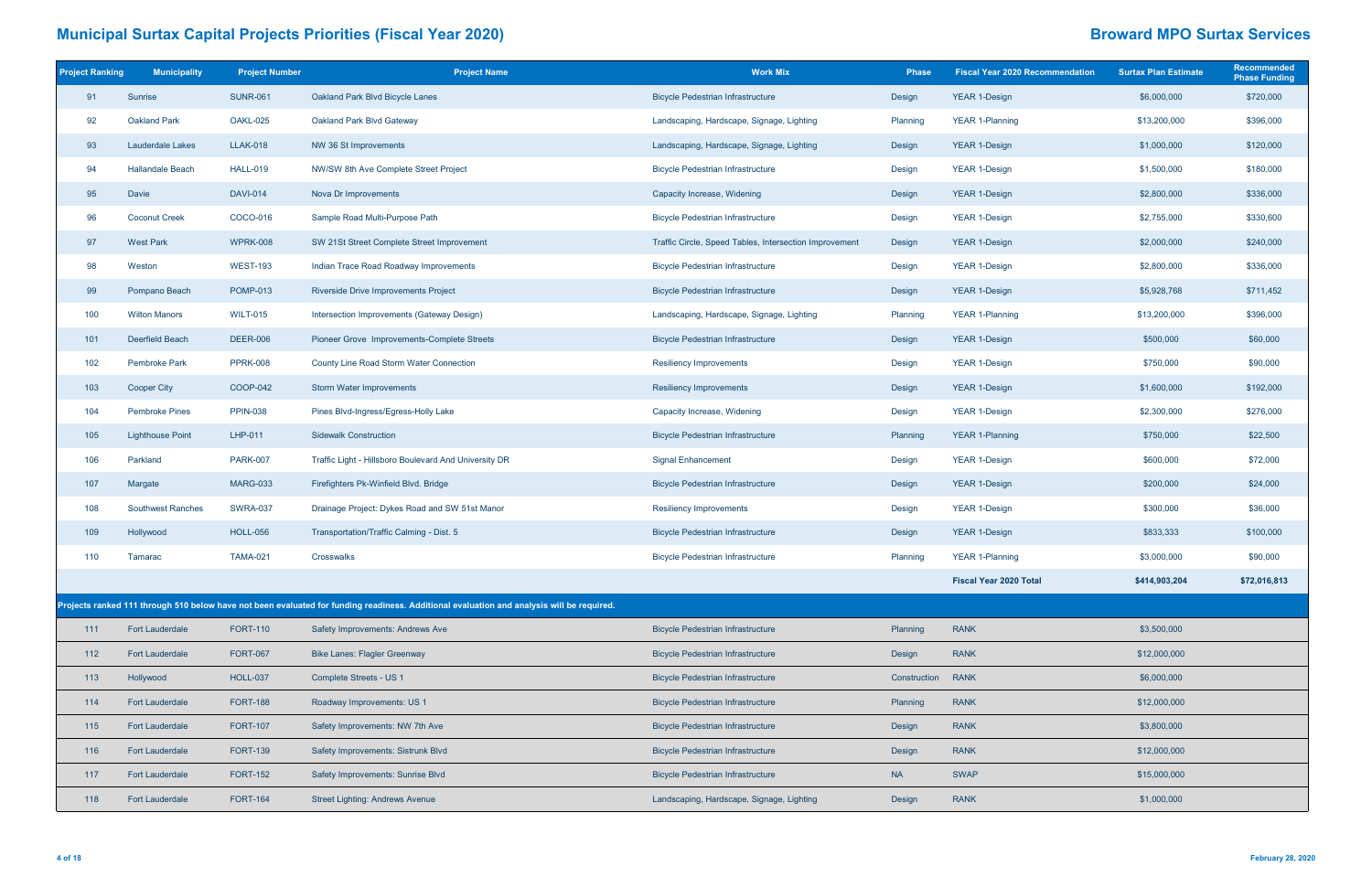| <b>Project Ranking</b> | <b>Municipality</b>     | <b>Project Number</b> | <b>Project Name</b>                                                   | <b>Work Mix</b>                                        | <b>Phase</b> | <b>Fiscal Year 2020 Recommendation</b> | <b>Surtax Plan Estimate</b> | Recommended<br><b>Phase Funding</b> |
|------------------------|-------------------------|-----------------------|-----------------------------------------------------------------------|--------------------------------------------------------|--------------|----------------------------------------|-----------------------------|-------------------------------------|
| 119                    | <b>Fort Lauderdale</b>  | <b>FORT-189</b>       | Roadway Improvements: US 1                                            | <b>Bicycle Pedestrian Infrastructure</b>               | Planning     | <b>RANK</b>                            | \$25,000,000                |                                     |
| 120                    | <b>Fort Lauderdale</b>  | <b>FORT-168</b>       | Street Lighting: Las Olas Boulevard                                   | Landscaping, Hardscape, Signage, Lighting              | Design       | <b>RANK</b>                            | \$1,500,000                 |                                     |
| $121$                  | <b>Fort Lauderdale</b>  | <b>FORT-065</b>       | <b>Bike Lanes: Laudertrail</b>                                        | <b>Bicycle Pedestrian Infrastructure</b>               | Design       | <b>RANK</b>                            | \$4,000,000                 |                                     |
| $122$                  | <b>Fort Lauderdale</b>  | <b>FORT-169</b>       | Street Lighting: US 1/Federal Highway                                 | Landscaping, Hardscape, Signage, Lighting              | Design       | <b>RANK</b>                            | \$1,000,000                 |                                     |
| 123                    | <b>Fort Lauderdale</b>  | <b>FORT-166</b>       | Street Lighting: SE/NE 3rd Avenue                                     | Landscaping, Hardscape, Signage, Lighting              | Design       | <b>RANK</b>                            | \$1,000,000                 |                                     |
| 124                    | <b>Oakland Park</b>     | OAKL-001              | <b>Prospect Road Corridor Enhancement</b>                             | <b>Bicycle Pedestrian Infrastructure</b>               | <b>NA</b>    | <b>SWAP</b>                            | \$5,559,584                 |                                     |
| 125                    | <b>Fort Lauderdale</b>  | <b>FORT-187</b>       | Roadway Improvements: SE 17th St                                      | <b>Bicycle Pedestrian Infrastructure</b>               | Planning     | <b>RANK</b>                            | \$15,000,000                |                                     |
| 126                    | <b>Fort Lauderdale</b>  | <b>FORT-163</b>       | Street Lighting: NW 7th Avenue                                        | Landscaping, Hardscape, Signage, Lighting              | Design       | <b>RANK</b>                            | \$1,000,000                 |                                     |
| 127                    | <b>Fort Lauderdale</b>  | <b>FORT-124</b>       | Safety Improvements: Las Olas Blvd                                    | <b>Bicycle Pedestrian Infrastructure</b>               | Design       | <b>RANK</b>                            | \$5,000,000                 |                                     |
| 128                    | Miramar                 | <b>MIRA-015</b>       | Pembroke Road Expansion From Douglas Road To University Drive         | Capacity Increase, Widening                            | <b>NA</b>    | <b>SWAP</b>                            | \$25,300,000                |                                     |
| 129                    | <b>Lauderdale Lakes</b> | <b>LLAK-017</b>       | Pedestrian Safety Assessment/Improvements, SR 7 And Oakland Park Blvd | <b>Bicycle Pedestrian Infrastructure</b>               | <b>NA</b>    | <b>HOLD</b>                            | \$2,000,000                 |                                     |
| 130                    | <b>Hallandale Beach</b> | <b>HALL-001</b>       | Atlantic Shores Blvd. Roadway Improvement                             | <b>Bicycle Pedestrian Infrastructure</b>               | <b>SWAP</b>  | <b>SWAP</b>                            | \$335,000                   |                                     |
| 131                    | <b>Fort Lauderdale</b>  | <b>FORT-138</b>       | Safety Improvements: NE 62Nd St                                       | <b>Bicycle Pedestrian Infrastructure</b>               | Planning     | <b>RANK</b>                            | \$4,000,000                 |                                     |
| 132                    | <b>Coconut Creek</b>    | COCO-017              | Sample Road Bike Lane Improvements                                    | <b>Bicycle Pedestrian Infrastructure</b>               | <b>NA</b>    | <b>SWAP</b>                            | \$3,100,000                 |                                     |
| 133                    | <b>Fort Lauderdale</b>  | <b>FORT-182</b>       | Roadway Improvements: Bayview Drive Traffic Calming                   | <b>Bicycle Pedestrian Infrastructure</b>               | Construction | <b>RANK</b>                            | \$920,000                   |                                     |
| 134                    | <b>Fort Lauderdale</b>  | <b>FORT-148</b>       | Safety Improvements: NE 18th Ave                                      | <b>Bicycle Pedestrian Infrastructure</b>               | Planning     | <b>RANK</b>                            | \$6,500,000                 |                                     |
| 135                    | <b>Fort Lauderdale</b>  | <b>FORT-161</b>       | Street Lighting: PowerLine Road/NW 9th Avenue                         | Landscaping, Hardscape, Signage, Lighting              | Design       | <b>RANK</b>                            | \$2,000,000                 |                                     |
| 136                    | <b>Fort Lauderdale</b>  | <b>FORT-128</b>       | Safety Improvements: Downtown Walkability Project Phases 6-9          | <b>Bicycle Pedestrian Infrastructure</b>               | Design       | <b>RANK</b>                            | \$5,000,000                 |                                     |
| 137                    | <b>Hallandale Beach</b> | <b>HALL-006</b>       | South Old Dixie Highway Conversion Project                            | Capacity Increase, Widening                            | <b>HOLD</b>  | <b>HOLD</b>                            | \$5,000,000                 |                                     |
| 138                    | <b>Miramar</b>          | <b>MIRA-023</b>       | SW 68th Avenue Bike Lane                                              | <b>Bicycle Pedestrian Infrastructure</b>               | Design       | <b>RANK</b>                            | \$2,400,000                 |                                     |
| 139                    | <b>Oakland Park</b>     | OAKL-008              | <b>PowerLine Road Complete Streets</b>                                | <b>Bicycle Pedestrian Infrastructure</b>               | Construction | HOLD                                   | \$1,220,174                 |                                     |
| 140                    | <b>Fort Lauderdale</b>  | <b>FORT-155</b>       | Safety Improvements: I95                                              | <b>Bicycle Pedestrian Infrastructure</b>               | Planning     | <b>RANK</b>                            | \$25,000,000                |                                     |
| 141                    | <b>Fort Lauderdale</b>  | <b>FORT-149</b>       | Safety Improvements: US 1 Tunnel Top Plaza                            | Traffic Circle, Speed Tables, Intersection Improvement | Construction | <b>RANK</b>                            | \$2,500,000                 |                                     |
| 142                    | <b>Fort Lauderdale</b>  | <b>FORT-134</b>       | Safety Improvements: SE/SW 17th St                                    | <b>Bicycle Pedestrian Infrastructure</b>               | Design       | <b>RANK</b>                            | \$3,500,000                 |                                     |
| 143                    | <b>Fort Lauderdale</b>  | <b>FORT-112</b>       | Safety Improvements: Andrews Ave                                      | Landscaping, Hardscape, Signage, Lighting              | <b>NA</b>    | <b>SWAP</b>                            | \$799,000                   |                                     |
| 144                    | <b>Miramar</b>          | <b>MIRA-024</b>       | Douglas Road Bike Lane                                                | <b>Bicycle Pedestrian Infrastructure</b>               | <b>NA</b>    | <b>SWAP</b>                            | \$2,400,000                 |                                     |
| 145                    | Hollywood               | <b>HOLL-153</b>       | Environmental Resiliency - Dist. 2                                    | <b>Resiliency Improvements</b>                         | Construction | <b>SWAP</b>                            | \$1,666,667                 |                                     |
| 146                    | <b>Fort Lauderdale</b>  | <b>FORT-160</b>       | <b>Street Lighting: Sistrunk Boulevard</b>                            | Landscaping, Hardscape, Signage, Lighting              | Design       | <b>RANK</b>                            | \$1,500,000                 |                                     |
| 147                    | <b>Oakland Park</b>     | OAKL-010              | Oakland Park Blvd Corridor Improvement                                | <b>Signal Enhancement</b>                              | Planning     | <b>RANK</b>                            | \$9,112,500                 |                                     |
| 148                    | <b>Fort Lauderdale</b>  | <b>FORT-190</b>       | Roadway Improvements: A1A                                             | <b>Bicycle Pedestrian Infrastructure</b>               | Planning     | <b>RANK</b>                            | \$12,000,000                |                                     |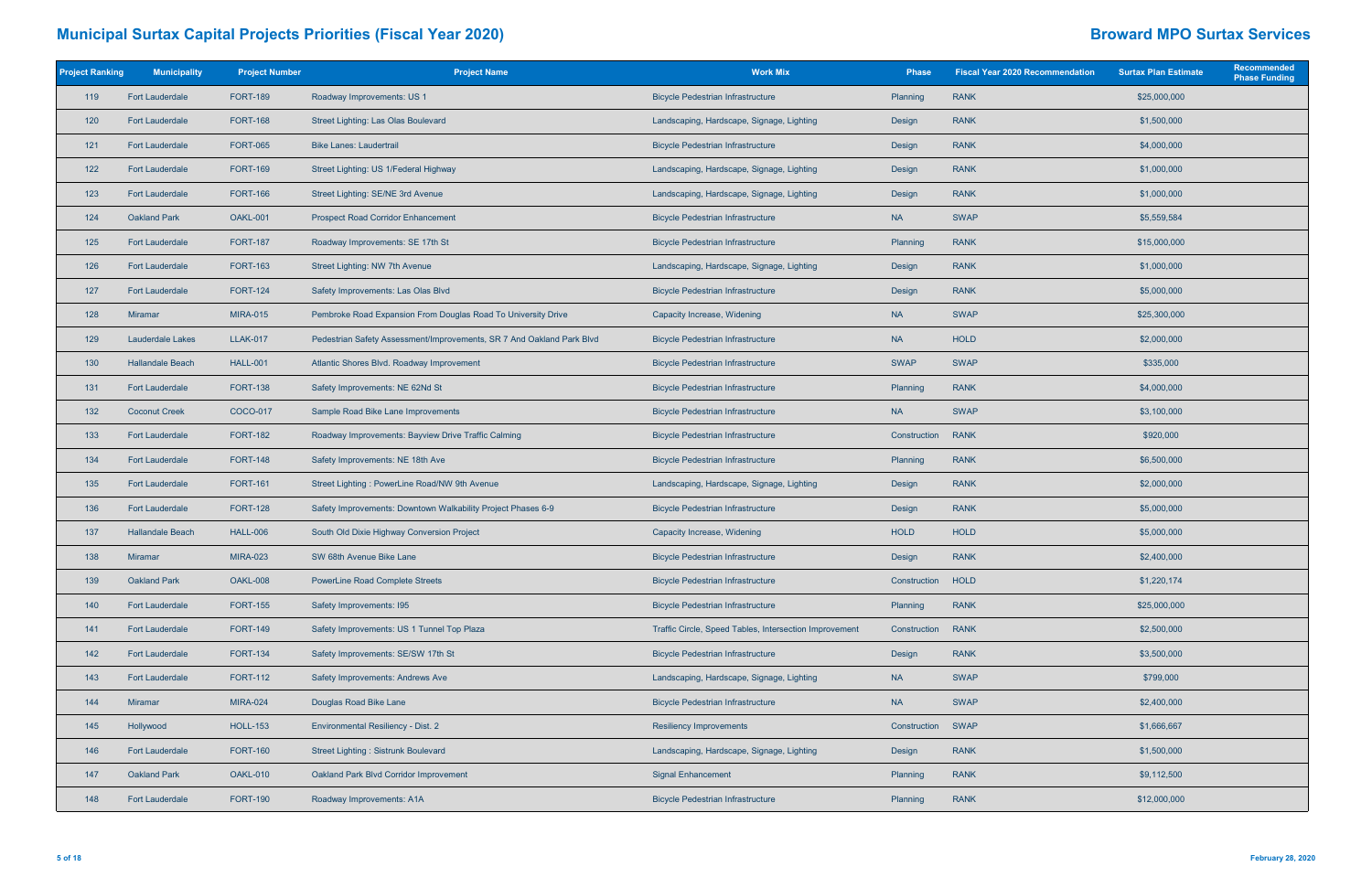| <b>Project Ranking</b> | <b>Municipality</b>     | <b>Project Number</b> | <b>Project Name</b>                                           | <b>Work Mix</b>                           | <b>Phase</b> | <b>Fiscal Year 2020 Recommendation</b> | <b>Surtax Plan Estimate</b> | Recommended<br><b>Phase Funding</b> |
|------------------------|-------------------------|-----------------------|---------------------------------------------------------------|-------------------------------------------|--------------|----------------------------------------|-----------------------------|-------------------------------------|
| 149                    | <b>Fort Lauderdale</b>  | <b>FORT-120</b>       | Safety Improvements: NW 9th Avenue Mobility Improvements      | <b>Bicycle Pedestrian Infrastructure</b>  | Design       | <b>RANK</b>                            | \$2,500,000                 |                                     |
| 150                    | <b>Miramar</b>          | <b>MIRA-037</b>       | Miramar Boulevard Bike Lane                                   | <b>Bicycle Pedestrian Infrastructure</b>  | Design       | <b>RANK</b>                            | \$3,000,000                 |                                     |
| 151                    | <b>Fort Lauderdale</b>  | <b>FORT-171</b>       | Street Lighting: SE 17th Street                               | Landscaping, Hardscape, Signage, Lighting | Design       | <b>RANK</b>                            | \$2,000,000                 |                                     |
| 152                    | Sunrise                 | <b>SUNR-057</b>       | Nob Hill Road Bicycle Lanes                                   | <b>Bicycle Pedestrian Infrastructure</b>  | Design       | <b>RANK</b>                            | \$4,650,000                 |                                     |
| 153                    | Sunrise                 | <b>SUNR-074</b>       | Nob Hill Road Multi-Use Path                                  | <b>Bicycle Pedestrian Infrastructure</b>  | <b>NA</b>    | <b>SWAP</b>                            | \$2,500,000                 |                                     |
| 154                    | <b>Fort Lauderdale</b>  | <b>FORT-191</b>       | Roadway Improvements: I95                                     | Capacity Increase, Widening               | Planning     | <b>RANK</b>                            | \$50,000,000                |                                     |
| 155                    | <b>Fort Lauderdale</b>  | <b>FORT-115</b>       | Safety Improvements: SE 2Nd St Traffic Calm/Pedestrian Safety | <b>Bicycle Pedestrian Infrastructure</b>  | Design       | <b>RANK</b>                            | \$270,000                   |                                     |
| 156                    | <b>Fort Lauderdale</b>  | <b>FORT-123</b>       | Safety Improvements: Las Olas Blvd                            | <b>Bicycle Pedestrian Infrastructure</b>  | Design       | <b>RANK</b>                            | \$2,500,000                 |                                     |
| 157                    | Sunrise                 | <b>SUNR-079</b>       | NW 136 Avenue Multi-Use Path                                  | <b>Bicycle Pedestrian Infrastructure</b>  | Design       | <b>RANK</b>                            | \$2,550,000                 |                                     |
| 158                    | Sunrise                 | <b>SUNR-066</b>       | NW 136 Avenue Bicycle Lanes                                   | <b>Bicycle Pedestrian Infrastructure</b>  | Design       | <b>RANK</b>                            | \$3,750,000                 |                                     |
| 159                    | <b>Oakland Park</b>     | <b>OAKL-020</b>       | Dixie Highway Complete Streets                                | <b>Bicycle Pedestrian Infrastructure</b>  | Design       | <b>RANK</b>                            | \$4,687,500                 |                                     |
| 160                    | <b>Miramar</b>          | <b>MIRA-022</b>       | SW 64 Avenue Bike Lane                                        | <b>Bicycle Pedestrian Infrastructure</b>  | <b>NA</b>    | <b>SWAP</b>                            | \$1,800,000                 |                                     |
| 161                    | <b>Fort Lauderdale</b>  | <b>FORT-147</b>       | Safety Improvements: NW 62Nd St                               | <b>Bicycle Pedestrian Infrastructure</b>  | Construction | <b>RANK</b>                            | \$4,500,000                 |                                     |
| 162                    | <b>Oakland Park</b>     | OAKL-026              | <b>Floranada Sidewalk Network</b>                             | <b>Bicycle Pedestrian Infrastructure</b>  | Design       | <b>RANK</b>                            | \$368,365                   |                                     |
| 163                    | <b>Fort Lauderdale</b>  | <b>FORT-154</b>       | Safety Improvements: Broward Blvd                             | <b>Bicycle Pedestrian Infrastructure</b>  | Planning     | <b>RANK</b>                            | \$500,000                   |                                     |
| 164                    | <b>Fort Lauderdale</b>  | <b>FORT-097</b>       | Sidewalks: NW 62nd St                                         | <b>Bicycle Pedestrian Infrastructure</b>  | <b>NA</b>    | <b>HOLD</b>                            | \$194,000                   |                                     |
| 165                    | <b>Coconut Creek</b>    | COCO-022              | Hillsboro Boulevard Bike Lane and Transit Improvements        | <b>Bicycle Pedestrian Infrastructure</b>  | <b>NA</b>    | <b>SWAP</b>                            | \$4,034,384                 |                                     |
| 166                    | <b>Coconut Creek</b>    | <b>COCO-004</b>       | Pedestrian Lights On Lyons Rd                                 | Landscaping, Hardscape, Signage, Lighting | Construction | <b>RANK</b>                            | \$1,000,000                 |                                     |
| 167                    | Sunrise                 | <b>SUNR-062</b>       | University Drive Bicycle Lanes                                | <b>Bicycle Pedestrian Infrastructure</b>  | Design       | <b>RANK</b>                            | \$2,000,000                 |                                     |
| 168                    | <b>Fort Lauderdale</b>  | <b>FORT-159</b>       | <b>Street Lighting: Sunrise Boulevard</b>                     | Landscaping, Hardscape, Signage, Lighting | Design       | <b>RANK</b>                            | \$1,500,000                 |                                     |
| 169                    | <b>Fort Lauderdale</b>  | <b>FORT-192</b>       | Roadway Improvements: Las Olas Boulevard                      | <b>Bicycle Pedestrian Infrastructure</b>  | Design       | <b>RANK</b>                            | \$37,000,000                |                                     |
| 170                    | <b>Oakland Park</b>     | OAKL-005              | Oakland Park Elementary School Sidewalk Network               | <b>Bicycle Pedestrian Infrastructure</b>  | Construction | HOLD                                   | \$2,036,000                 |                                     |
| $171$                  | <b>Hallandale Beach</b> | <b>HALL-027</b>       | NE 1st Ave Lane Elimination And Complete Street               | <b>Bicycle Pedestrian Infrastructure</b>  | Design       | <b>RANK</b>                            | \$2,700,000                 |                                     |
| 172                    | Davie                   | <b>DAVI-004</b>       | Davie Rd Improvements Phase 4                                 | Capacity Increase, Widening               | Design       | <b>RANK</b>                            | \$4,000,000                 |                                     |
| 173                    | <b>Hallandale Beach</b> | <b>HALL-016</b>       | <b>SE/SW 3rd Street</b>                                       | <b>Bicycle Pedestrian Infrastructure</b>  | Design       | <b>RANK</b>                            | \$405,000                   |                                     |
| 174                    | <b>Fort Lauderdale</b>  | <b>FORT-106</b>       | Sidewalks: Andrews Ave North                                  | <b>Bicycle Pedestrian Infrastructure</b>  | Design       | <b>RANK</b>                            | \$1,100,000                 |                                     |
| 175                    | <b>Fort Lauderdale</b>  | <b>FORT-117</b>       | Safety Improvements: NE 15th Ave                              | <b>Bicycle Pedestrian Infrastructure</b>  | Design       | <b>RANK</b>                            | \$1,500,000                 |                                     |
| 176                    | Sunrise                 | <b>SUNR-077</b>       | Flamingo Road Multi-Use Path                                  | <b>Bicycle Pedestrian Infrastructure</b>  | Design       | <b>RANK</b>                            | \$2,000,000                 |                                     |
| 177                    | Sunrise                 | <b>SUNR-067</b>       | Flamingo Road Bicycle Lanes                                   | <b>Bicycle Pedestrian Infrastructure</b>  | Design       | <b>RANK</b>                            | \$3,750,000                 |                                     |
| 178                    | <b>Fort Lauderdale</b>  | <b>FORT-057</b>       | Safe Routes To School: Stranahan High                         | <b>Bicycle Pedestrian Infrastructure</b>  | Design       | <b>RANK</b>                            | \$300,000                   |                                     |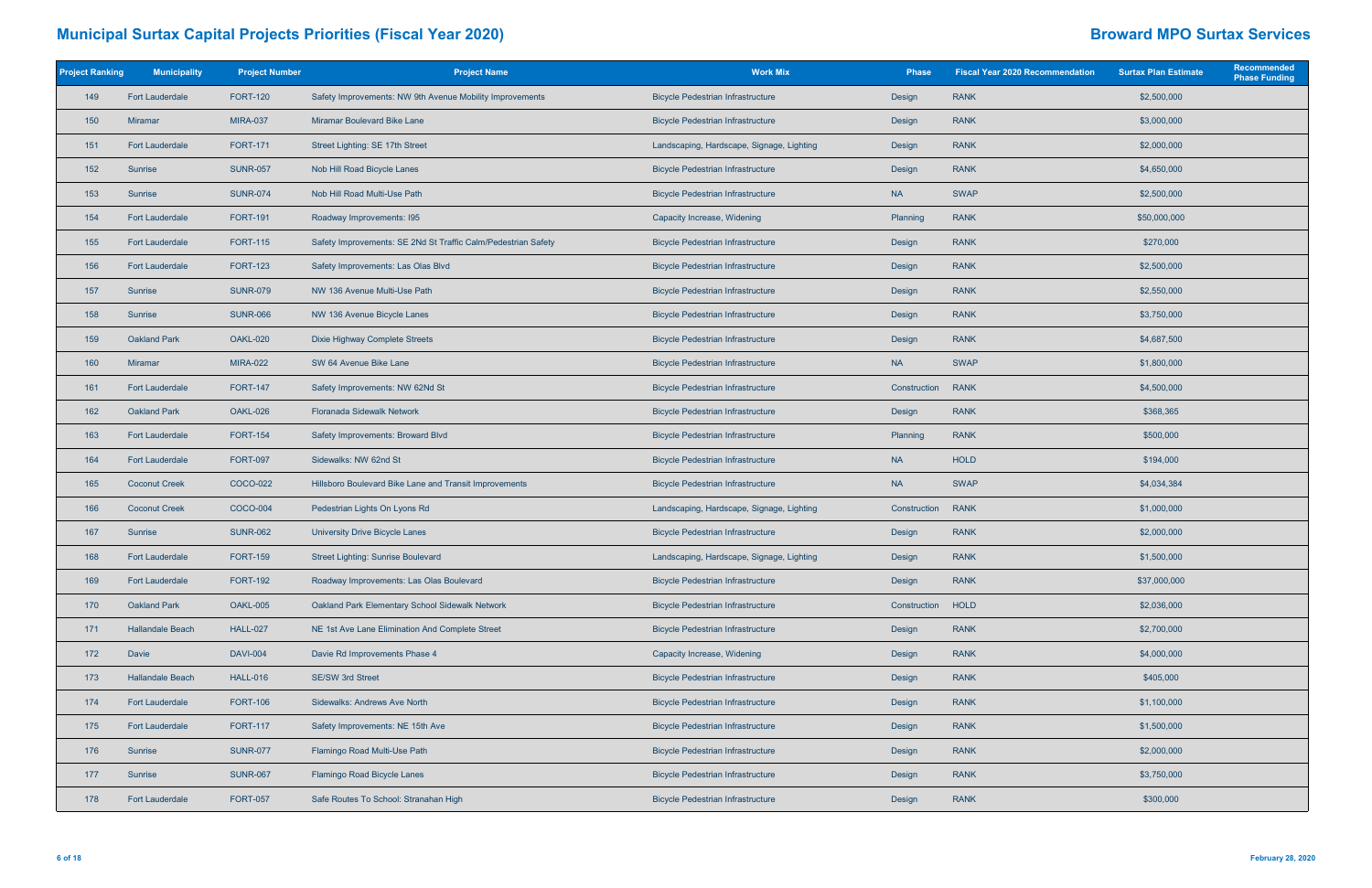| <b>Project Ranking</b> | <b>Municipality</b>     | <b>Project Number</b> | <b>Project Name</b>                                               | <b>Work Mix</b>                                        | <b>Phase</b> | <b>Fiscal Year 2020 Recommendation</b> | <b>Surtax Plan Estimate</b> | Recommended<br><b>Phase Funding</b> |
|------------------------|-------------------------|-----------------------|-------------------------------------------------------------------|--------------------------------------------------------|--------------|----------------------------------------|-----------------------------|-------------------------------------|
| 179                    | Davie                   | <b>DAVI-020</b>       | SW 39 Street Improvements                                         | Capacity Increase, Widening                            | Design       | <b>RANK</b>                            | \$2,000,000                 |                                     |
| 180                    | Miramar                 | <b>MIRA-006</b>       | SW 148th Avenue Expansion From Bass Creek Road To Miramar Parkway | Capacity Increase, Widening                            | Design       | <b>RANK</b>                            | \$27,300,000                |                                     |
| 181                    | <b>Fort Lauderdale</b>  | <b>FORT-165</b>       | <b>Street Lighting: Himmarshee Street</b>                         | Landscaping, Hardscape, Signage, Lighting              | Design       | <b>RANK</b>                            | \$1,000,000                 |                                     |
| 182                    | Sunrise                 | <b>SUNR-024</b>       | Sunrise Blvd/136 Ave-Improvements                                 | Landscaping, Hardscape, Signage, Lighting              | Design       | <b>RANK</b>                            | \$3,000,000                 |                                     |
| 183                    | <b>Fort Lauderdale</b>  | <b>FORT-150</b>       | Safety Improvements: Sunrise Blvd                                 | Capacity Increase, Widening                            | <b>NA</b>    | <b>SWAP</b>                            | \$12,000,000                |                                     |
| 184                    | <b>Hallandale Beach</b> | <b>HALL-021</b>       | <b>Diplomat Parkway</b>                                           | <b>Bicycle Pedestrian Infrastructure</b>               | Design       | <b>RANK</b>                            | \$395,000                   |                                     |
| 185                    | <b>Oakland Park</b>     | OAKL-015              | Lloyd Estates Elementary School Safe Routes                       | <b>Bicycle Pedestrian Infrastructure</b>               | Design       | <b>RANK</b>                            | \$1,485,217                 |                                     |
| 186                    | <b>Fort Lauderdale</b>  | <b>FORT-079</b>       | Bike Lanes: NE 13 St                                              | <b>Bicycle Pedestrian Infrastructure</b>               | Design       | <b>RANK</b>                            | \$4,500,000                 |                                     |
| 187                    | <b>Fort Lauderdale</b>  | <b>FORT-186</b>       | Roadway Improvements: I95 Interchange                             | Capacity Increase, Widening                            | Planning     | <b>RANK</b>                            | \$50,000,000                |                                     |
| 188                    | Miramar                 | <b>MIRA-029</b>       | SW 148 Avenue Bike Lane                                           | <b>Bicycle Pedestrian Infrastructure</b>               | <b>NA</b>    | <b>SWAP</b>                            | \$1,800,000                 |                                     |
| 189                    | Sunrise                 | <b>SUNR-076</b>       | Sunrise Blvd Multi-Use Path                                       | <b>Bicycle Pedestrian Infrastructure</b>               | Design       | <b>RANK</b>                            | \$1,500,000                 |                                     |
| 190                    | Sunrise                 | <b>SUNR-065</b>       | Sunrise Blvd Bicycle Lanes                                        | <b>Bicycle Pedestrian Infrastructure</b>               | Design       | <b>RANK</b>                            | \$3,000,000                 |                                     |
| 191                    | <b>Fort Lauderdale</b>  | <b>FORT-078</b>       | Bike Lanes: NE 13 St                                              | <b>Bicycle Pedestrian Infrastructure</b>               | Design       | <b>RANK</b>                            | \$4,000,000                 |                                     |
| 192                    | Sunrise                 | <b>SUNR-056</b>       | <b>Hiatus Road Bicycle Lanes</b>                                  | <b>Bicycle Pedestrian Infrastructure</b>               | Design       | <b>RANK</b>                            | \$4,800,000                 |                                     |
| 193                    | <b>Fort Lauderdale</b>  | <b>FORT-170</b>       | Street Lighting: NW 19th Street                                   | Landscaping, Hardscape, Signage, Lighting              | Design       | <b>RANK</b>                            | \$2,000,000                 |                                     |
| 194                    | <b>Fort Lauderdale</b>  | <b>FORT-076</b>       | <b>Bike Lanes: A1A Parallel Bike Facility</b>                     | <b>Bicycle Pedestrian Infrastructure</b>               | Planning     | <b>RANK</b>                            | \$2,500,000                 |                                     |
| 195                    | <b>Oakland Park</b>     | OAKL-011              | <b>Micro-Transit Circulator</b>                                   | Transit                                                | Design       | <b>RANK</b>                            | \$2,500,000                 |                                     |
| 196                    | Sunrise                 | <b>SUNR-070</b>       | SW 14th Street Bicycle Lanes                                      | <b>Bicycle Pedestrian Infrastructure</b>               | Planning     | <b>RANK</b>                            | \$1,500,000                 |                                     |
| 197                    | <b>North Lauderdale</b> | <b>NLAU-010</b>       | Sound Walls Rock Island rd                                        | Landscaping, Hardscape, Signage, Lighting              | <b>NA</b>    | <b>SWAP</b>                            | \$3,000,000                 |                                     |
| 198                    | <b>West Park</b>        | <b>WPRK-001</b>       | <b>County Line Road Extension</b>                                 | Capacity Increase, Widening                            | <b>NA</b>    | <b>SWAP</b>                            | \$20,000,000                |                                     |
| 199                    | <b>Fort Lauderdale</b>  | <b>FORT-114</b>       | Safety Improvements: NE 4th Street Improvements                   | <b>Bicycle Pedestrian Infrastructure</b>               | Construction | <b>RANK</b>                            | \$219,300                   |                                     |
| 200                    | Oakland Park            | <b>OAKL-009</b>       | Dixie Highway Landscape Improvement                               | Landscaping, Hardscape, Signage, Lighting              | Design       | <b>RANK</b>                            | \$275,000                   |                                     |
| 201                    | <b>Coconut Creek</b>    | COCO-019              | Wiles Road Bike Lane And Transit Improvements                     | <b>Bicycle Pedestrian Infrastructure</b>               | Design       | <b>RANK</b>                            | \$2,887,815                 |                                     |
| 202                    | Miramar                 | <b>MIRA-030</b>       | SW 172 Avenue Bike Lane                                           | <b>Bicycle Pedestrian Infrastructure</b>               | Design       | <b>RANK</b>                            | \$3,000,000                 |                                     |
| 203                    | <b>Hallandale Beach</b> | <b>HALL-020</b>       | <b>Three Islands Boulevard</b>                                    | <b>Bicycle Pedestrian Infrastructure</b>               | <b>NA</b>    | <b>RANK</b>                            | \$215,000                   |                                     |
| 204                    | <b>Coconut Creek</b>    | COCO-015              | <b>Atlantic Boulevard Improvements</b>                            | <b>Bicycle Pedestrian Infrastructure</b>               | <b>NA</b>    | <b>SWAP</b>                            | \$5,111,000                 |                                     |
| 205                    | Pompano Beach           | <b>POMP-007</b>       | NW 3rd Avenue Improvements Project                                | Capacity Increase, Widening                            | Design       | <b>RANK</b>                            | \$8,722,110                 |                                     |
| 206                    | <b>Fort Lauderdale</b>  | <b>FORT-109</b>       | Safety Improvements: Andrews Ave                                  | Traffic Circle, Speed Tables, Intersection Improvement | <b>NA</b>    | <b>SWAP</b>                            | \$3,500,000                 |                                     |
| 207                    | Parkland                | <b>PARK-016</b>       | Street Lighting - Hillsboro Boulevard At Holmberg Road            | Landscaping, Hardscape, Signage, Lighting              | <b>NA</b>    | <b>HOLD</b>                            | \$1,500,000                 |                                     |
| 208                    | Davie                   | <b>DAVI-019</b>       | SW 36 St Road Widening                                            | Capacity Increase, Widening                            | Design       | <b>RANK</b>                            | \$5,000,000                 |                                     |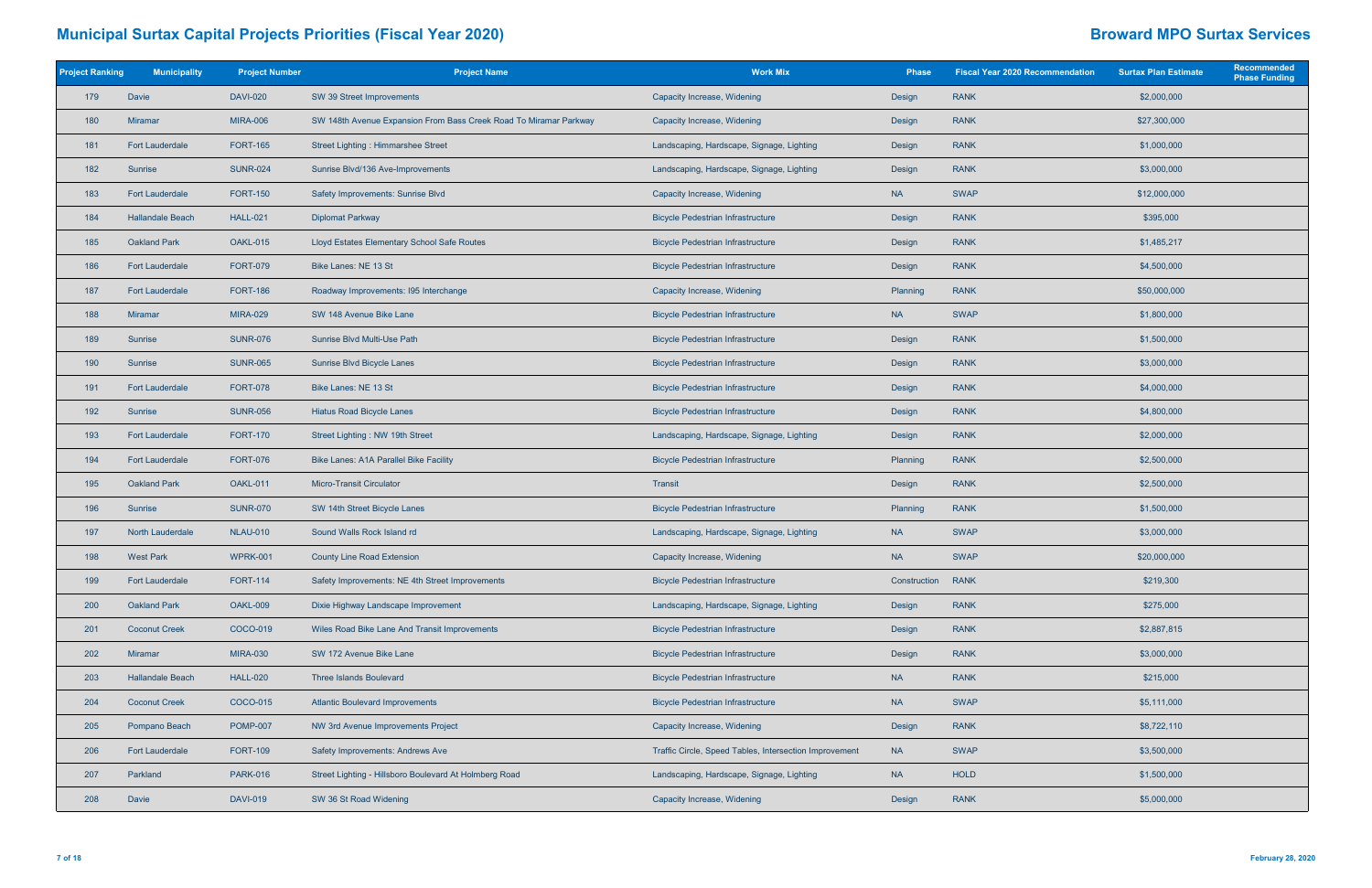| <b>Project Ranking</b> | <b>Municipality</b>     | <b>Project Number</b> | <b>Project Name</b>                                                     | <b>Work Mix</b>                                        | <b>Phase</b> | <b>Fiscal Year 2020 Recommendation</b> | <b>Surtax Plan Estimate</b> | Recommended<br><b>Phase Funding</b> |
|------------------------|-------------------------|-----------------------|-------------------------------------------------------------------------|--------------------------------------------------------|--------------|----------------------------------------|-----------------------------|-------------------------------------|
| 209                    | <b>Coconut Creek</b>    | COCO-018              | <b>Wiles Road Sidewalk Improvements</b>                                 | <b>Bicycle Pedestrian Infrastructure</b>               | Planning     | <b>RANK</b>                            | \$480,113                   |                                     |
| 210                    | <b>Miramar</b>          | <b>MIRA-014</b>       | Miramar Boulevard Expansion From Hiatus Road To Flamingo Road           | Capacity Increase, Widening                            | Design       | <b>RANK</b>                            | \$25,000,000                |                                     |
| 211                    | <b>Fort Lauderdale</b>  | <b>FORT-173</b>       | Street Lighting: East Las Olas Street Lights                            | Landscaping, Hardscape, Signage, Lighting              | Design       | <b>RANK</b>                            | \$500,000                   |                                     |
| 212                    | Miramar                 | <b>MIRA-036</b>       | SW 145 Avenue Bike Lane                                                 | <b>Bicycle Pedestrian Infrastructure</b>               | Design       | <b>RANK</b>                            | \$1,500,000                 |                                     |
| 213                    | Sunrise                 | <b>SUNR-072</b>       | <b>Commercial Blvd Multi-Use Path</b>                                   | <b>Bicycle Pedestrian Infrastructure</b>               | Design       | <b>RANK</b>                            | \$1,500,000                 |                                     |
| 214                    | Sunrise                 | <b>SUNR-052</b>       | <b>Commercial Blvd Bicycle Lanes</b>                                    | <b>Bicycle Pedestrian Infrastructure</b>               | Design       | <b>RANK</b>                            | \$2,000,000                 |                                     |
| 215                    | Miramar                 | <b>MIRA-033</b>       | Miramar Parkway Bike Lane                                               | <b>Bicycle Pedestrian Infrastructure</b>               | Design       | <b>RANK</b>                            | \$2,700,000                 |                                     |
| 216                    | <b>Oakland Park</b>     | OAKL-021              | NE 12 Ave Corridor Improvements                                         | <b>Bicycle Pedestrian Infrastructure</b>               | Design       | <b>RANK</b>                            | \$4,096,000                 |                                     |
| 217                    | <b>Deerfield Beach</b>  | <b>DEER-004</b>       | Martin Luther King Jr. Blvd. Complete Streets Lane Elimination          | <b>Bicycle Pedestrian Infrastructure</b>               | <b>NA</b>    | <b>RANK</b>                            | \$1,500,000                 |                                     |
| 218                    | <b>Fort Lauderdale</b>  | <b>FORT-167</b>       | Street Lighting: NE 15th Avenue                                         | <b>Bicycle Pedestrian Infrastructure</b>               | Design       | <b>RANK</b>                            | \$500,000                   |                                     |
| 219                    | Sunrise                 | <b>SUNR-022</b>       | Oakland Park/Nob Hill Road-Intersection                                 | <b>Bicycle Pedestrian Infrastructure</b>               | Design       | <b>RANK</b>                            | \$5,000,000                 |                                     |
| 220                    | <b>Coral Springs</b>    | <b>CORA-112</b>       | Downtown DRI Improvements                                               | <b>Bicycle Pedestrian Infrastructure</b>               | <b>NA</b>    | <b>RANK</b>                            | \$4,000,000                 |                                     |
| 221                    | Sunrise                 | <b>SUNR-064</b>       | Sunrise Lakes Blvd Bicycle Lanes                                        | <b>Bicycle Pedestrian Infrastructure</b>               | Design       | <b>RANK</b>                            | \$3,300,000                 |                                     |
| 222                    | Sunrise                 | <b>SUNR-020</b>       | Oakland Park/University-Intersection                                    | <b>Bicycle Pedestrian Infrastructure</b>               | Design       | <b>RANK</b>                            | \$5,000,000                 |                                     |
| 223                    | Miramar                 | <b>MIRA-009</b>       | Extension EB Right Turn lane on Miramar PKWY, Dykes Rd. to I-75 SB Ramp | Capacity Increase, Widening                            | Construction | <b>RANK</b>                            | \$600,000                   |                                     |
| 224                    | <b>Miramar</b>          | <b>MIRA-057</b>       | Additional North Bound Right Turn Lane-Dykes Road                       | Capacity Increase, Widening                            | Design       | <b>RANK</b>                            | \$305,000                   |                                     |
| 225                    | Pompano Beach           | <b>POMP-001</b>       | A1A Undergrounding Overhead And Streetscape Project                     | <b>Resiliency Improvements</b>                         | <b>NA</b>    | <b>HOLD</b>                            | \$16,940,366                |                                     |
| 226                    | <b>Miramar</b>          | <b>MIRA-034</b>       | Pembroke Road Bike Lane                                                 | <b>Bicycle Pedestrian Infrastructure</b>               | Design       | <b>RANK</b>                            | \$2,400,000                 |                                     |
| 227                    | Miramar                 | <b>MIRA-026</b>       | Monarch Lakes Blvd. Bike Lane                                           | <b>Bicycle Pedestrian Infrastructure</b>               | Design       | <b>RANK</b>                            | \$2,900,000                 |                                     |
| 228                    | Davie                   | <b>DAVI-002</b>       | College Ave Phase 3 Widening                                            | Capacity Increase, Widening                            | Design       | <b>RANK</b>                            | \$4,000,000                 |                                     |
| 229                    | <b>Miramar</b>          | <b>MIRA-011</b>       | Bass Creek Road Expansion From SW 148th Avenue To SW 172nd Avenue       | Capacity Increase, Widening                            | Design       | <b>RANK</b>                            | \$35,000,000                |                                     |
| 230                    | Miramar                 | <b>MIRA-005</b>       | Miramar Boulevard Expansion From Palm Avenue To Douglas Road            | Capacity Increase, Widening                            | <b>NA</b>    | <b>SWAP</b>                            | \$25,000,000                |                                     |
| 231                    | <b>Hallandale Beach</b> | <b>HALL-007</b>       | SE 1st Ave Lane Elimination And Complete Street                         | <b>Bicycle Pedestrian Infrastructure</b>               | Design       | <b>RANK</b>                            | \$395,000                   |                                     |
| 232                    | <b>Fort Lauderdale</b>  | <b>FORT-029</b>       | Intersection Improvements: Sunrise Blvd                                 | Traffic Circle, Speed Tables, Intersection Improvement | Design       | <b>RANK</b>                            | \$1,400,000                 |                                     |
| 233                    | Sunrise                 | <b>SUNR-078</b>       | NW 8th Street Multi-Use Path                                            | <b>Bicycle Pedestrian Infrastructure</b>               | Design       | <b>RANK</b>                            | \$1,500,000                 |                                     |
| 234                    | <b>Hallandale Beach</b> | <b>HALL-018</b>       | SE 9th Street Fec Rail Crossing Realignment                             | Traffic Circle, Speed Tables, Intersection Improvement | Design       | <b>RANK</b>                            | \$1,700,000                 |                                     |
| 235                    | <b>West Park</b>        | <b>WPRK-010</b>       | Neighborhood Traffic Calming Improvement Area                           | Traffic Circle, Speed Tables, Intersection Improvement | Design       | <b>RANK</b>                            | \$2,500,000                 |                                     |
| 236                    | <b>Fort Lauderdale</b>  | <b>FORT-056</b>       | Safe Routes To School: Walker Elementary                                | <b>Bicycle Pedestrian Infrastructure</b>               | Design       | <b>RANK</b>                            | \$500,000                   |                                     |
| 237                    | <b>Miramar</b>          | <b>MIRA-028</b>       | <b>Bass Creek Road Bike Lane</b>                                        | <b>Bicycle Pedestrian Infrastructure</b>               | <b>NA</b>    | <b>SWAP</b>                            | \$3,300,000                 |                                     |
| 238                    | Sunrise                 | <b>SUNR-017</b>       | <b>Panther Parkway Improvements</b>                                     | Landscaping, Hardscape, Signage, Lighting              | Design       | <b>RANK</b>                            | \$3,000,000                 |                                     |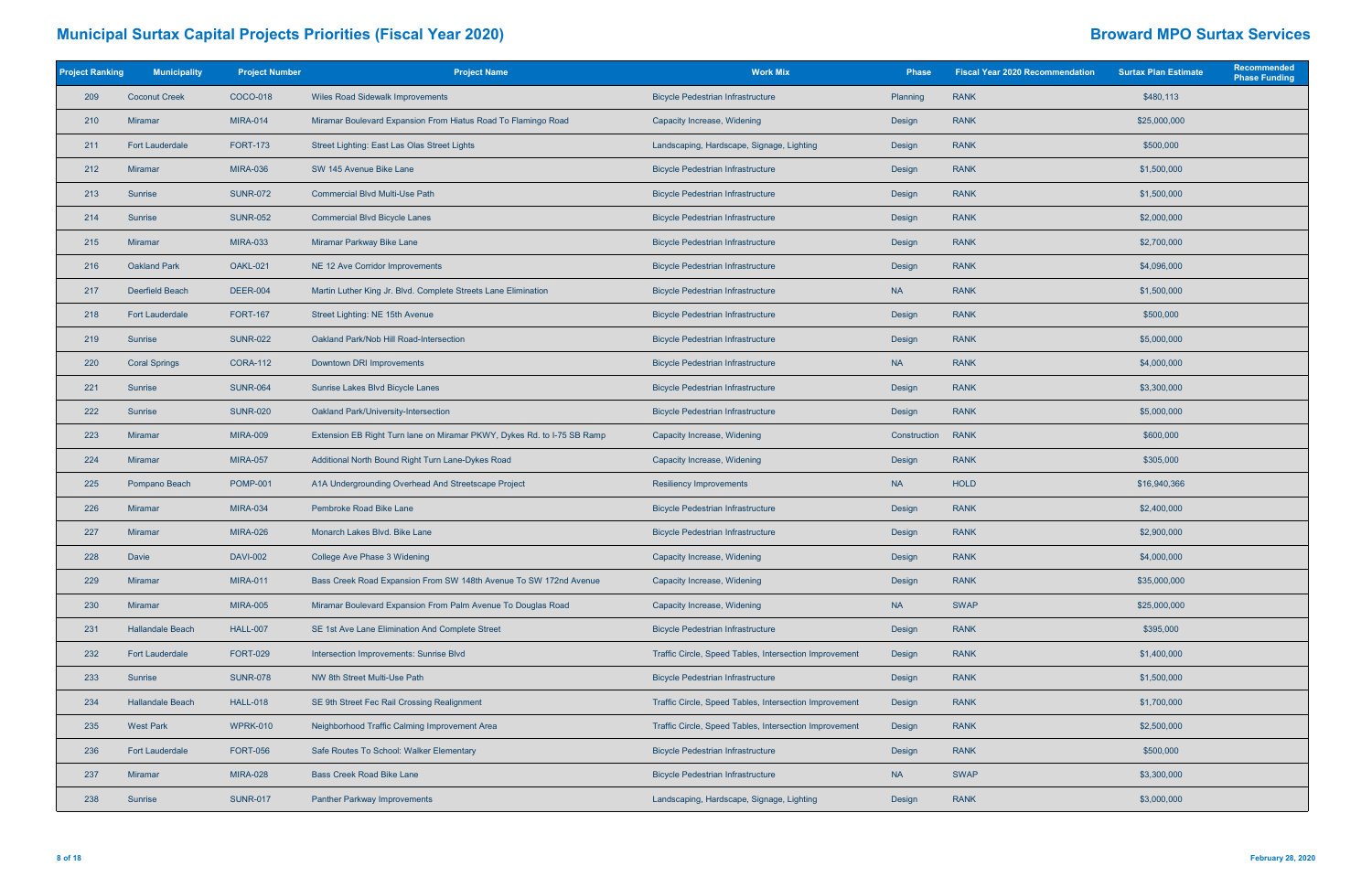| <b>Project Ranking</b> | <b>Municipality</b>     | <b>Project Number</b> | <b>Project Name</b>                                                     | <b>Work Mix</b>                                        | <b>Phase</b> | <b>Fiscal Year 2020 Recommendation</b> | <b>Surtax Plan Estimate</b> | Recommended<br><b>Phase Funding</b> |
|------------------------|-------------------------|-----------------------|-------------------------------------------------------------------------|--------------------------------------------------------|--------------|----------------------------------------|-----------------------------|-------------------------------------|
| 239                    | Weston                  | <b>WEST-304</b>       | Royal Palm Blvd RRR                                                     | <b>Bicycle Pedestrian Infrastructure</b>               | Design       | <b>RANK</b>                            | \$3,730,000                 |                                     |
| 240                    | Sunrise                 | <b>SUNR-033</b>       | <b>Commercial Blvd Median Improvements</b>                              | Landscaping, Hardscape, Signage, Lighting              | Design       | <b>RANK</b>                            | \$500,000                   |                                     |
| 241                    | <b>Hallandale Beach</b> | <b>HALL-015</b>       | Old Federal Highway & SE 3rd Street Safety Project                      | Capacity Increase, Widening                            | Design       | <b>RANK</b>                            | \$25,000                    |                                     |
| 242                    | <b>Fort Lauderdale</b>  | <b>FORT-059</b>       | Safe Routes To School: Fort Lauderdale High                             | <b>Bicycle Pedestrian Infrastructure</b>               | Design       | <b>RANK</b>                            | \$400,000                   |                                     |
| 243                    | <b>Coconut Creek</b>    | COCO-014              | Johnson Road Greenway                                                   | <b>Bicycle Pedestrian Infrastructure</b>               | Design       | <b>RANK</b>                            | \$1,700,000                 |                                     |
| 244                    | <b>Fort Lauderdale</b>  | <b>FORT-137</b>       | Safety Improvements: NE 56th St                                         | <b>Bicycle Pedestrian Infrastructure</b>               | Planning     | <b>RANK</b>                            | \$4,000,000                 |                                     |
| 245                    | <b>Sunrise</b>          | <b>SUNR-018</b>       | 136 Ave/New River Greenway Intersection                                 | <b>Bicycle Pedestrian Infrastructure</b>               | Planning     | <b>RANK</b>                            | \$5,000,000                 |                                     |
| 246                    | <b>Hallandale Beach</b> | <b>HALL-023</b>       | County Line Road/ SW 11th St                                            | <b>Bicycle Pedestrian Infrastructure</b>               | Design       | <b>RANK</b>                            | \$200,000                   |                                     |
| 247                    | Pompano Beach           | <b>POMP-009</b>       | Oceanside Garage Project                                                | Capacity Increase, Widening                            | Design       | <b>RANK</b>                            | \$28,845,068                |                                     |
| 248                    | <b>Fort Lauderdale</b>  | <b>FORT-153</b>       | Safety Improvements: Oakland Park Blvd                                  | Capacity Increase, Widening                            | Planning     | <b>RANK</b>                            | \$1,000,000                 |                                     |
| 249                    | Weston                  | <b>WEST-312</b>       | South Post Road - Bike Lane Buffer Lane                                 | <b>Bicycle Pedestrian Infrastructure</b>               | Design       | <b>RANK</b>                            | \$1,200,000                 |                                     |
| 250                    | <b>Coconut Creek</b>    | <b>COCO-028</b>       | Fiber Optic On Wiles Road From Station 20 To Coral Springs Fire Station | Fiber                                                  | Design       | <b>RANK</b>                            | \$210,000                   |                                     |
| 251                    | <b>Pembroke Pines</b>   | <b>PPIN-032</b>       | Widening Pines Blvd (184th Ave - US 27)                                 | Capacity Increase, Widening                            | <b>NA</b>    | <b>SWAP</b>                            | \$10,700,000                |                                     |
| 252                    | Weston                  | <b>WEST-187</b>       | Emerald Estates Dr. Roadway Improvements                                | <b>Bicycle Pedestrian Infrastructure</b>               | Design       | <b>RANK</b>                            | \$249,700                   |                                     |
| 253                    | Weston                  | <b>WEST-302</b>       | Indian Trace & 160th Ave Intersection Improvements                      | Traffic Circle, Speed Tables, Intersection Improvement | Design       | <b>RANK</b>                            | \$350,000                   |                                     |
| 254                    | <b>West Park</b>        | <b>WPRK-005</b>       | SW 36 Street Traffic Calming Improvements From SW 32 To SW 48 Avenue    | Traffic Circle, Speed Tables, Intersection Improvement | Design       | <b>RANK</b>                            | \$1,500,000                 |                                     |
| 255                    | <b>Hallandale Beach</b> | <b>HALL-017</b>       | SE 4th Street Facility Extension                                        | Capacity Increase, Widening                            | Design       | <b>RANK</b>                            | \$260,000                   |                                     |
| 256                    | Pompano Beach           | <b>POMP-008</b>       | NW Roadways Improvements Project                                        | Capacity Increase, Widening                            | Design       | <b>RANK</b>                            | \$1,822,842                 |                                     |
| 257                    | Sunrise                 | <b>SUNR-014</b>       | Bus Stop & Bus Shelter Improvements                                     | Transit                                                | Design       | <b>RANK</b>                            | \$2,500,000                 |                                     |
| 258                    | <b>Fort Lauderdale</b>  | <b>FORT-177</b>       | Street Lighting: N Andrews Ave                                          | Landscaping, Hardscape, Signage, Lighting              | Design       | <b>RANK</b>                            | \$177,000                   |                                     |
| 259                    | Davie                   | <b>DAVI-008</b>       | SW 130 Avenue Roadway Improvements                                      | <b>Bicycle Pedestrian Infrastructure</b>               | Design       | <b>RANK</b>                            | \$500,000                   |                                     |
| 260                    | Sunrise                 | <b>SUNR-073</b>       | C13 Greenway From Hiatus To City Limits                                 | <b>Bicycle Pedestrian Infrastructure</b>               | Design       | <b>RANK</b>                            | \$3,150,000                 |                                     |
| 261                    | <b>Fort Lauderdale</b>  | <b>FORT-151</b>       | Safety Improvements: Sunrise Blvd                                       | <b>Bicycle Pedestrian Infrastructure</b>               | Design       | <b>RANK</b>                            | \$1,000,000                 |                                     |
| 262                    | Sunrise                 | <b>SUNR-059</b>       | Springtree Drive Bicycle Lanes                                          | <b>Bicycle Pedestrian Infrastructure</b>               | Design       | <b>RANK</b>                            | \$1,400,000                 |                                     |
| 263                    | Sunrise                 | <b>SUNR-023</b>       | Oakland Park/Hiatus Road-Improvements                                   | <b>Bicycle Pedestrian Infrastructure</b>               | Design       | <b>RANK</b>                            | \$5,000,000                 |                                     |
| 264                    | Sunrise                 | <b>SUNR-019</b>       | 136 Ave/Sunrise Boulevard-Intersection                                  | <b>Bicycle Pedestrian Infrastructure</b>               | Planning     | <b>RANK</b>                            | \$5,000,000                 |                                     |
| 265                    | Weston                  | <b>WEST-184</b>       | Bonaventure Blvd Roadway Improvements                                   | <b>Bicycle Pedestrian Infrastructure</b>               | Design       | <b>RANK</b>                            | \$3,960,000                 |                                     |
| 266                    | <b>Coconut Creek</b>    | COCO-021              | NW 39th Avenue And Hillsboro Canal Greenway Trail                       | <b>Bicycle Pedestrian Infrastructure</b>               | Design       | <b>RANK</b>                            | \$538,543                   |                                     |
| 267                    | Lauderdale Lakes        | <b>LLAK-002</b>       | NW 31st Avenue Improvements                                             | <b>Bicycle Pedestrian Infrastructure</b>               | Planning     | <b>RANK</b>                            | \$2,500,000                 |                                     |
| 268                    | <b>Hallandale Beach</b> | <b>HALL-022</b>       | <b>Parkview Drive</b>                                                   | <b>Bicycle Pedestrian Infrastructure</b>               | <b>NA</b>    | <b>RANK</b>                            | \$75,000                    |                                     |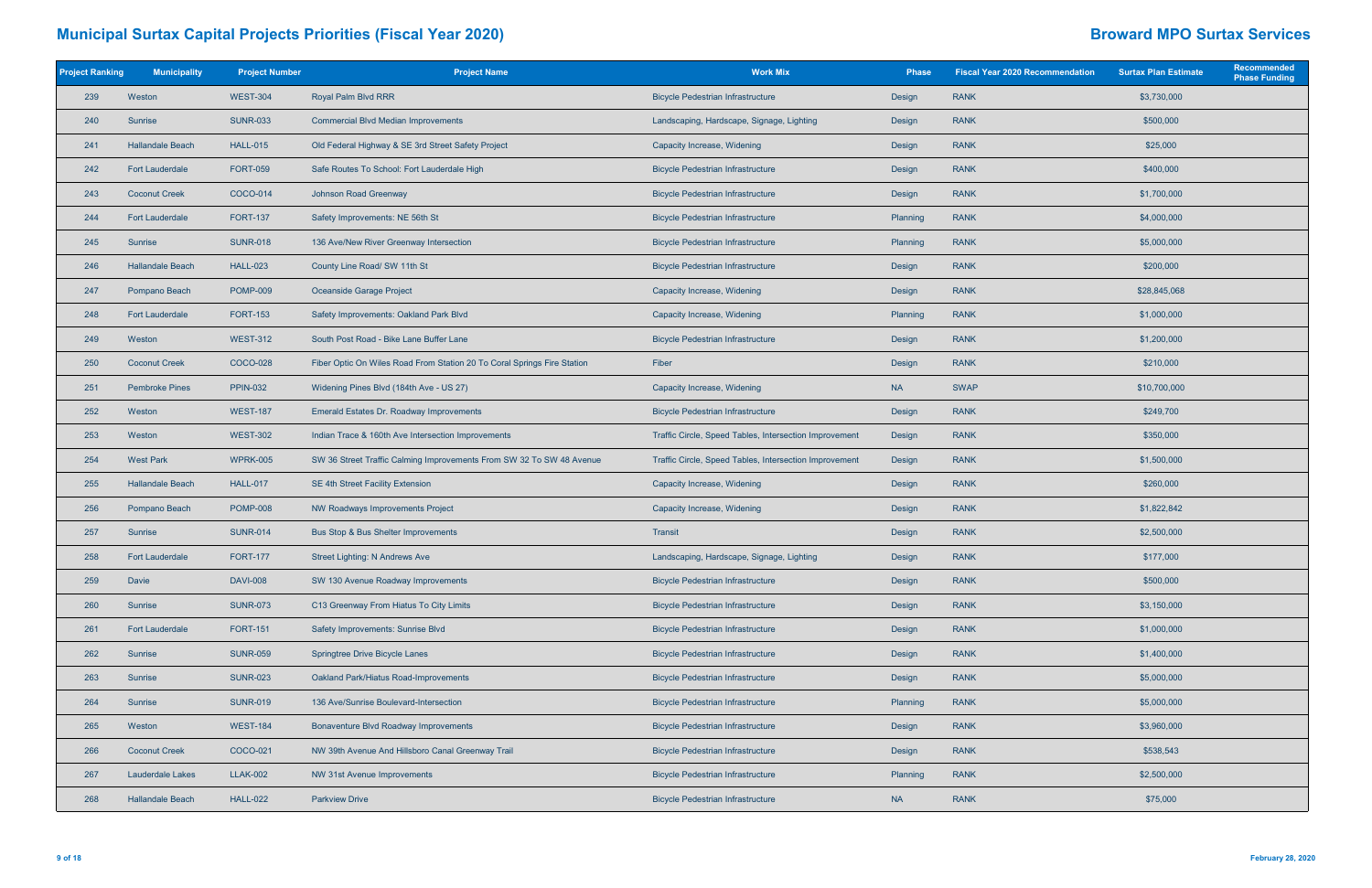| <b>Project Ranking</b> | <b>Municipality</b>     | <b>Project Number</b> | <b>Project Name</b>                                                  | <b>Work Mix</b>                                        | <b>Phase</b> | <b>Fiscal Year 2020 Recommendation</b> | <b>Surtax Plan Estimate</b> | Recommended<br><b>Phase Funding</b> |
|------------------------|-------------------------|-----------------------|----------------------------------------------------------------------|--------------------------------------------------------|--------------|----------------------------------------|-----------------------------|-------------------------------------|
| 269                    | Weston                  | <b>WEST-300</b>       | Weston Rd & Griffin Rd Intersection Improvements                     | Traffic Circle, Speed Tables, Intersection Improvement | <b>NA</b>    | <b>SWAP</b>                            | \$400,000                   |                                     |
| 270                    | <b>Fort Lauderdale</b>  | <b>FORT-030</b>       | Intersection Improvements: Andrew Avenue                             | Traffic Circle, Speed Tables, Intersection Improvement | Design       | <b>RANK</b>                            | \$700,000                   |                                     |
| 271                    | <b>Fort Lauderdale</b>  | <b>FORT-127</b>       | Safety Improvements: Bayview Drive Traffic Circle At Yacht Club Blvd | Traffic Circle, Speed Tables, Intersection Improvement | Design       | <b>RANK</b>                            | \$775,000                   |                                     |
| 272                    | <b>Oakland Park</b>     | OAKL-012              | NE 11th Avenue Corridor Improvements                                 | <b>Bicycle Pedestrian Infrastructure</b>               | Design       | <b>RANK</b>                            | \$1,366,789                 |                                     |
| 273                    | Sunrise                 | <b>SUNR-063</b>       | <b>Sunset Strip/Greenway Connector</b>                               | <b>Bicycle Pedestrian Infrastructure</b>               | Design       | <b>RANK</b>                            | \$5,000,000                 |                                     |
| 274                    | <b>Fort Lauderdale</b>  | <b>FORT-028</b>       | Intersection Improvements: Bayview Drive                             | Traffic Circle, Speed Tables, Intersection Improvement | <b>NA</b>    | <b>HOLD</b>                            | \$700,000                   |                                     |
| 275                    | Davie                   | <b>DAVI-011</b>       | SW 136 Ave Widening                                                  | Capacity Increase, Widening                            | Design       | <b>RANK</b>                            | \$2,000,000                 |                                     |
| 276                    | <b>Miramar</b>          | <b>MIRA-012</b>       | SW 184th Avenue Expansion From Miramar Parkway To Bass Creek Road    | Capacity Increase, Widening                            | Design       | <b>RANK</b>                            | \$6,000,000                 |                                     |
| 277                    | Miramar                 | <b>MIRA-017</b>       | Bass Creek Road Expansion From SW 148th Avenue To FL Turnpike        | Capacity Increase, Widening                            | Design       | <b>RANK</b>                            | \$8,500,000                 |                                     |
| 278                    | Miramar                 | <b>MIRA-013</b>       | SW 184th Avenue Expansion From Miramar Parkway To Pembroke Road      | Capacity Increase, Widening                            | Design       | <b>RANK</b>                            | \$20,000,000                |                                     |
| 279                    | Sunrise                 | <b>SUNR-060</b>       | Josh Lee Blvd Complete Street Project                                | <b>Bicycle Pedestrian Infrastructure</b>               | Design       | <b>RANK</b>                            | \$1,250,000                 |                                     |
| 280                    | <b>Fort Lauderdale</b>  | <b>FORT-066</b>       | <b>Bike Lanes: Bonnet House Trail</b>                                | <b>Bicycle Pedestrian Infrastructure</b>               | Design       | <b>RANK</b>                            | \$1,500,000                 |                                     |
| 281                    | <b>Hallandale Beach</b> | <b>HALL-014</b>       | NW 3rd Street Expansion Complete Street Project                      | Capacity Increase, Widening                            | Design       | <b>RANK</b>                            | \$1,450,000                 |                                     |
| 282                    | Davie                   | <b>DAVI-015</b>       | Oakes Rd Realignment                                                 | Capacity Increase, Widening                            | Design       | <b>RANK</b>                            | \$2,000,000                 |                                     |
| 283                    | Weston                  | <b>WEST-190</b>       | Indian Trace Road Roadway Improvements                               | <b>Bicycle Pedestrian Infrastructure</b>               | Design       | <b>RANK</b>                            | \$110,000                   |                                     |
| 284                    | Weston                  | <b>WEST-191</b>       | Indian Trace Road Roadway Improvements                               | <b>Bicycle Pedestrian Infrastructure</b>               | Design       | <b>RANK</b>                            | \$1,100,000                 |                                     |
| 285                    | Weston                  | <b>WEST-306</b>       | <b>Bonaventure Blvd Bike Lanes</b>                                   | <b>Bicycle Pedestrian Infrastructure</b>               | Design       | <b>RANK</b>                            | \$2,194,000                 |                                     |
| 286                    | <b>Miramar</b>          | <b>MIRA-032</b>       | SW 184th Avenue Bike Lane                                            | <b>Bicycle Pedestrian Infrastructure</b>               | <b>NA</b>    | <b>SWAP</b>                            | \$800,000                   |                                     |
| 287                    | Deerfield Beach         | <b>DEER-008</b>       | Crystal Lake Dr. Complete Streets Improvements                       | <b>Bicycle Pedestrian Infrastructure</b>               | Design       | <b>RANK</b>                            | \$850,000                   |                                     |
| 288                    | Sunrise                 | <b>SUNR-068</b>       | <b>Weston Road Bicycle Lanes</b>                                     | <b>Bicycle Pedestrian Infrastructure</b>               | <b>NA</b>    | <b>HOLD</b>                            | \$2,000,000                 |                                     |
| 289                    | <b>Fort Lauderdale</b>  | <b>FORT-027</b>       | Intersection Improvements: SE 30 Street                              | Traffic Circle, Speed Tables, Intersection Improvement | Design       | <b>RANK</b>                            | \$700,000                   |                                     |
| 290                    | <b>Miramar</b>          | <b>MIRA-027</b>       | SW 136 Avenue Bike Lane                                              | <b>Bicycle Pedestrian Infrastructure</b>               | Design       | <b>RANK</b>                            | \$1,500,000                 |                                     |
| 291                    | Sunrise                 | <b>SUNR-054</b>       | Springtree Lakes Drive Bicycle Lanes                                 | <b>Bicycle Pedestrian Infrastructure</b>               | Design       | <b>RANK</b>                            | \$2,000,000                 |                                     |
| 292                    | <b>Oakland Park</b>     | OAKL-016              | NE 13th Avenue Sidewalk Network Improvements                         | <b>Bicycle Pedestrian Infrastructure</b>               | Design       | <b>RANK</b>                            | \$4,590,000                 |                                     |
| 293                    | Sunrise                 | <b>SUNR-021</b>       | Oakland Park/Pine Island-Intersection                                | <b>Bicycle Pedestrian Infrastructure</b>               | Design       | <b>RANK</b>                            | \$5,000,000                 |                                     |
| 294                    | Miramar                 | <b>MIRA-007</b>       | County Line Road Expansion From Flamingo Road To Red Road            | Capacity Increase, Widening                            | Design       | <b>RANK</b>                            | \$15,000,000                |                                     |
| 295                    | <b>Pembroke Park</b>    | <b>PPRK-011</b>       | Mast Arm HB Blvd/S.W. 48th Avenue                                    | <b>Resiliency Improvements</b>                         | Design       | <b>RANK</b>                            | \$300,000                   |                                     |
| 296                    | Lauderhill              | LHIL-013              | <b>Speed Humps</b>                                                   | Traffic Circle, Speed Tables, Intersection Improvement | <b>NA</b>    | <b>SWAP</b>                            | \$1,000,000                 |                                     |
| 297                    | Tamarac                 | <b>TAMA-006</b>       | Public Transportation Hub (2)                                        | Transit                                                | Planning     | <b>HOLD</b>                            | \$6,000,000                 |                                     |
| 298                    | Weston                  | <b>WEST-305</b>       | Saddle Club Road Bike Lanes                                          | <b>Bicycle Pedestrian Infrastructure</b>               | Design       | <b>RANK</b>                            | \$1,700,000                 |                                     |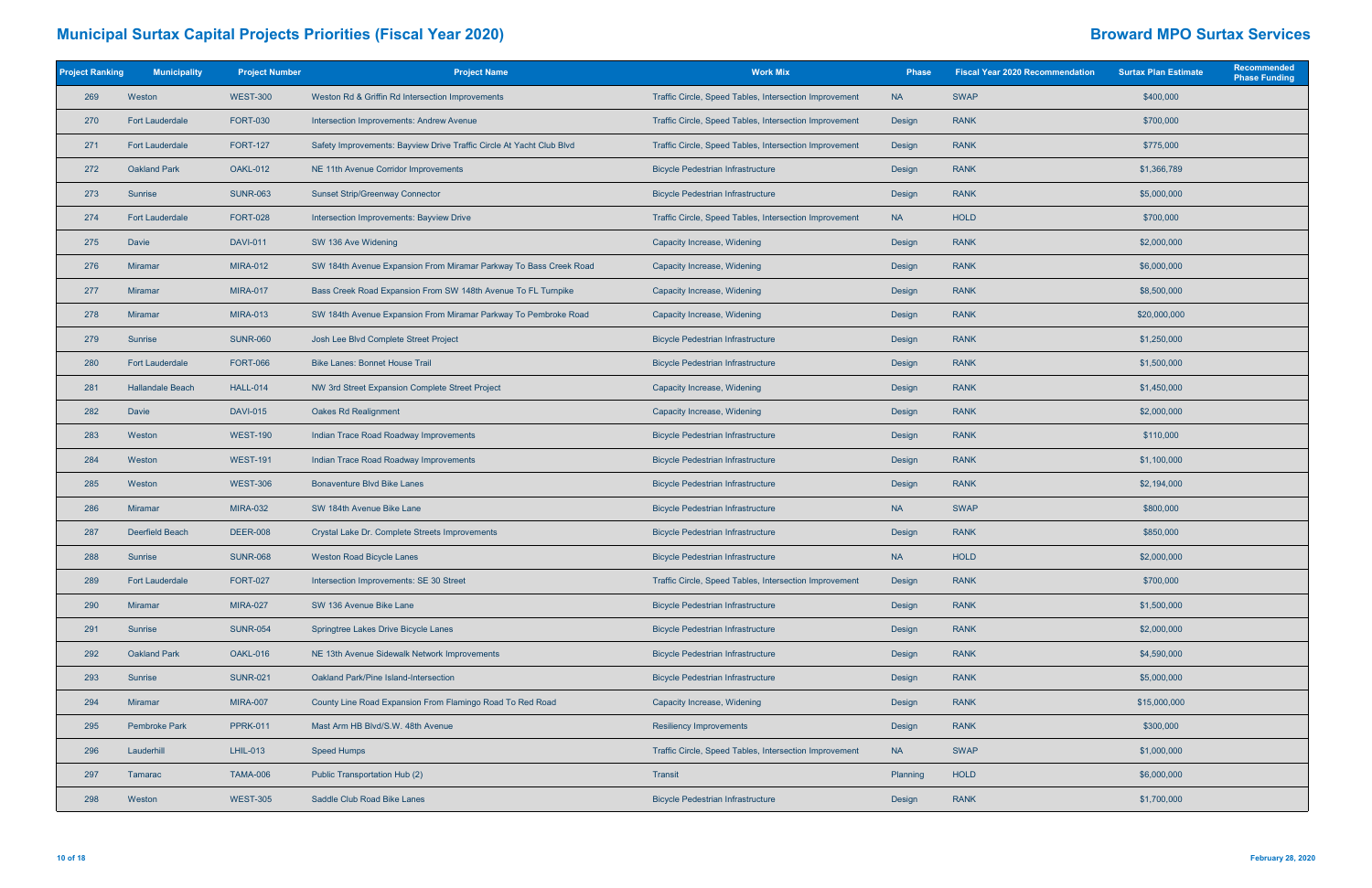| <b>Project Ranking</b> | <b>Municipality</b>     | <b>Project Number</b> | <b>Project Name</b>                                                       | <b>Work Mix</b>                                        | <b>Phase</b> | <b>Fiscal Year 2020 Recommendation</b> | <b>Surtax Plan Estimate</b> | Recommended<br><b>Phase Funding</b> |
|------------------------|-------------------------|-----------------------|---------------------------------------------------------------------------|--------------------------------------------------------|--------------|----------------------------------------|-----------------------------|-------------------------------------|
| 299                    | <b>Fort Lauderdale</b>  | <b>FORT-135</b>       | Safety Improvements: SW 9th Ave                                           | Traffic Circle, Speed Tables, Intersection Improvement | Planning     | <b>RANK</b>                            | \$2,500,000                 |                                     |
| 300                    | <b>Fort Lauderdale</b>  | <b>FORT-136</b>       | Safety Improvements: SW 15th Ave                                          | <b>Bicycle Pedestrian Infrastructure</b>               | Planning     | <b>RANK</b>                            | \$2,500,000                 |                                     |
| 301                    | Parkland                | <b>PARK-010</b>       | Construction Of Bike Lanes On Holmberg Road                               | <b>Bicycle Pedestrian Infrastructure</b>               | <b>NA</b>    | <b>SWAP</b>                            | \$600,000                   |                                     |
| 302                    | <b>Wilton Manors</b>    | <b>WILT-008</b>       | <b>Transit Connectivity</b>                                               | <b>Bicycle Pedestrian Infrastructure</b>               | Planning     | <b>RANK</b>                            | \$8,000,000                 |                                     |
| 303                    | <b>Lauderdale Lakes</b> | <b>LLAK-007</b>       | The C13 Bridge Connecting The Northgate Community                         | Capacity Increase, Widening                            | Design       | <b>RANK</b>                            | \$1,000,000                 |                                     |
| 304                    | <b>Miramar</b>          | <b>MIRA-016</b>       | Bass Creek Road Expansion From SW 172nd Avenue To SW 184th Avenue         | Capacity Increase, Widening                            | Design       | <b>RANK</b>                            | \$20,000,000                |                                     |
| 305                    | <b>Fort Lauderdale</b>  | <b>FORT-132</b>       | Safety Improvements: Breakers Avenue Pedestrian Priority Street Phase II  | <b>Bicycle Pedestrian Infrastructure</b>               | Construction | <b>RANK</b>                            | \$3,000,000                 |                                     |
| 306                    | <b>Fort Lauderdale</b>  | <b>FORT-133</b>       | Safety Improvements: Breakers Avenue Pedestrian Priority Street Phase III | <b>Bicycle Pedestrian Infrastructure</b>               | Construction | <b>RANK</b>                            | \$3,000,000                 |                                     |
| 307                    | <b>Fort Lauderdale</b>  | <b>FORT-131</b>       | Safety Improvements: Breakers Avenue Pedestrian Priority Street Phase I   | <b>Bicycle Pedestrian Infrastructure</b>               | Construction | <b>RANK</b>                            | \$3,000,000                 |                                     |
| 308                    | <b>Coconut Creek</b>    | COCO-025              | <b>Traffic Calming Devices</b>                                            | Traffic Circle, Speed Tables, Intersection Improvement | Planning     | <b>RANK</b>                            | \$1,500,000                 |                                     |
| 309                    | Lauderdale-by-the-Sea   | <b>LSEA-009</b>       | <b>Drainage Projects</b>                                                  | <b>Resiliency Improvements</b>                         | <b>NA</b>    | <b>HOLD</b>                            | \$1,000,000                 |                                     |
| 310                    | <b>Pembroke Park</b>    | <b>PPRK-009</b>       | Dale Village Storm Water Connection                                       | <b>Resiliency Improvements</b>                         | Design       | <b>RANK</b>                            | \$275,000                   |                                     |
| 311                    | <b>Pembroke Park</b>    | <b>PPRK-003</b>       | Park Road Paving Drainage Improvements                                    | <b>Resiliency Improvements</b>                         | Design       | <b>RANK</b>                            | \$1,875,000                 |                                     |
| 312                    | <b>Davie</b>            | <b>DAVI-006</b>       | Oakes Rd Expansion                                                        | Capacity Increase, Widening                            | <b>NA</b>    | <b>SWAP</b>                            | \$1,000,000                 |                                     |
| 313                    | Weston                  | <b>WEST-188</b>       | <b>Glades Parkway Roadway Improvements</b>                                | <b>Bicycle Pedestrian Infrastructure</b>               | Design       | <b>RANK</b>                            | \$180,000                   |                                     |
| 314                    | <b>Davie</b>            | <b>DAVI-009</b>       | SW 136 Ave / SW 14 Street Intersection                                    | Traffic Circle, Speed Tables, Intersection Improvement | Design       | <b>RANK</b>                            | \$350,000                   |                                     |
| 315                    | Miramar                 | <b>MIRA-031</b>       | <b>Bass Creek Road Bike Lane</b>                                          | <b>Bicycle Pedestrian Infrastructure</b>               | <b>NA</b>    | <b>SWAP</b>                            | \$800,000                   |                                     |
| 316                    | <b>Fort Lauderdale</b>  | <b>FORT-058</b>       | Safe Routes To School: Our Lady Queen Of Martyrs                          | <b>Bicycle Pedestrian Infrastructure</b>               | Design       | <b>RANK</b>                            | \$200,000                   |                                     |
| 317                    | Sunrise                 | <b>SUNR-053</b>       | NE 50th Street Bicycle Lanes                                              | <b>Bicycle Pedestrian Infrastructure</b>               | Design       | <b>RANK</b>                            | \$1,000,000                 |                                     |
| 318                    | <b>Sunrise</b>          | <b>SUNR-058</b>       | NW 94th Avenue Bicycle Lanes                                              | <b>Bicycle Pedestrian Infrastructure</b>               | Design       | <b>RANK</b>                            | \$2,550,000                 |                                     |
| 319                    | Deerfield Beach         | <b>DEER-009</b>       | A1A Complete Streets Improvements                                         | <b>Bicycle Pedestrian Infrastructure</b>               | <b>NA</b>    | <b>RANK</b>                            | \$400,000                   |                                     |
| 320                    | <b>Oakland Park</b>     | OAKL-024              | NW 10 Ave Corridor Improvements                                           | <b>Bicycle Pedestrian Infrastructure</b>               | <b>NA</b>    | <b>SWAP</b>                            | \$1,650,000                 |                                     |
| 321                    | <b>Hallandale Beach</b> | <b>HALL-010</b>       | <b>Church Drive Complete Street Project</b>                               | <b>Bicycle Pedestrian Infrastructure</b>               | Design       | <b>RANK</b>                            | \$1,100,000                 |                                     |
| 322                    | <b>Fort Lauderdale</b>  | <b>FORT-121</b>       | Safety Improvements: Birch Rd Mobility Improvements                       | <b>Bicycle Pedestrian Infrastructure</b>               | Design       | <b>RANK</b>                            | \$1,200,000                 |                                     |
| 323                    | <b>Oakland Park</b>     | OAKL-003              | NE 34 Ct Complete Streets                                                 | <b>Bicycle Pedestrian Infrastructure</b>               | Design       | <b>RANK</b>                            | \$2,605,200                 |                                     |
| 324                    | Sunrise                 | <b>SUNR-016</b>       | <b>Sunset Strip Entrance Improvements</b>                                 | Landscaping, Hardscape, Signage, Lighting              | Design       | <b>RANK</b>                            | \$3,000,000                 |                                     |
| 325                    | Sunrise                 | <b>SUNR-071</b>       | Sawgrass Expressway Greenway                                              | <b>Bicycle Pedestrian Infrastructure</b>               | Planning     | <b>RANK</b>                            | \$5,000,000                 |                                     |
| 326                    | <b>Hallandale Beach</b> | <b>HALL-009</b>       | <b>Diana Drive Extension Project</b>                                      | <b>Bicycle Pedestrian Infrastructure</b>               | Design       | <b>RANK</b>                            | \$900,000                   |                                     |
| 327                    | <b>Hallandale Beach</b> | <b>HALL-008</b>       | Diana Drive Complete Street Project                                       | <b>Bicycle Pedestrian Infrastructure</b>               | <b>NA</b>    | <b>RANK</b>                            | \$2,500,000                 |                                     |
| 328                    | <b>Coconut Creek</b>    | COCO-010              | Pedestrian Lighting Throughout City Including Residential Areas           | Landscaping, Hardscape, Signage, Lighting              | Design       | <b>RANK</b>                            | \$600,000                   |                                     |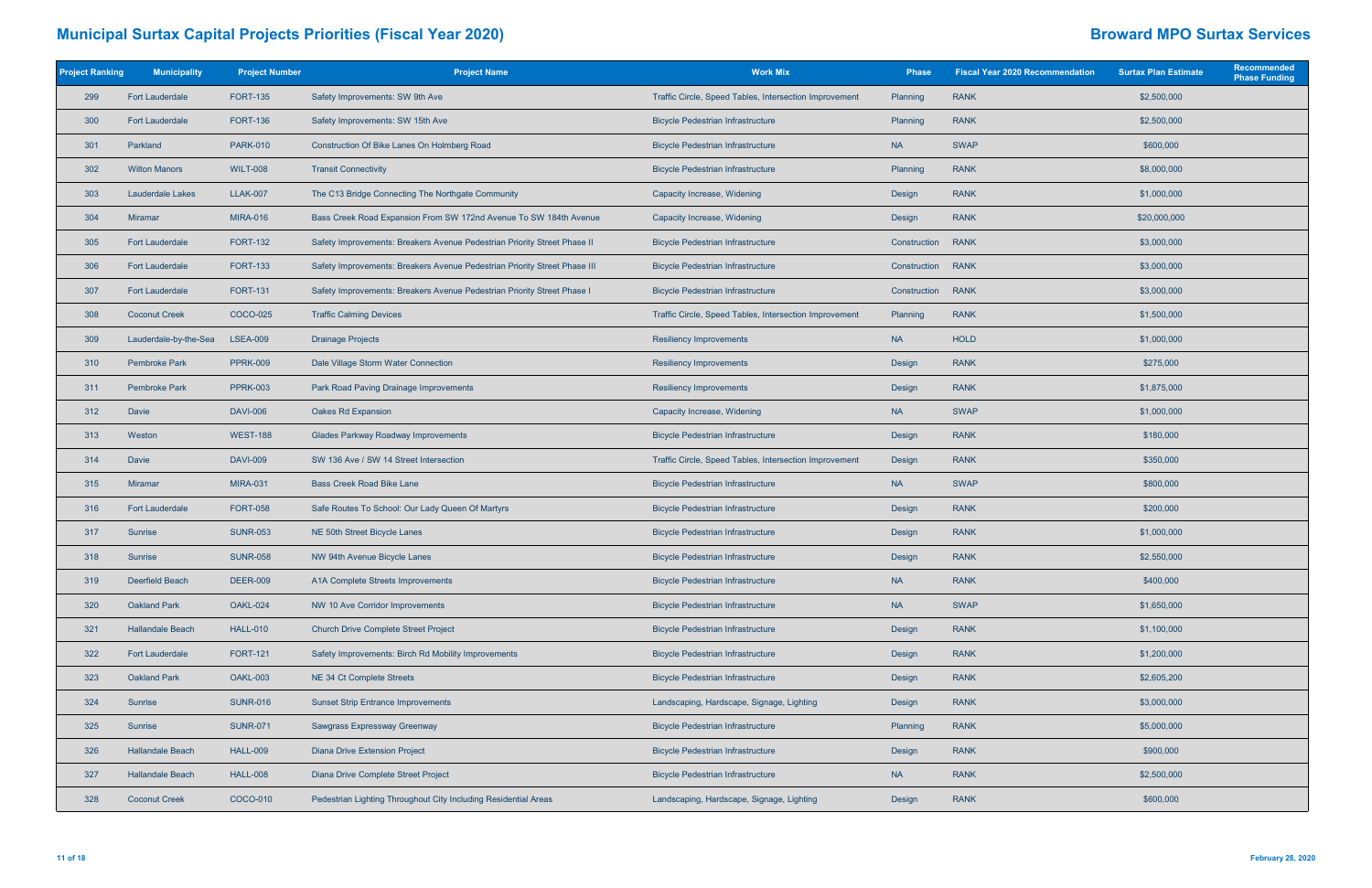| <b>Project Ranking</b> | <b>Municipality</b>   | <b>Project Number</b> | <b>Project Name</b>                                                       | <b>Work Mix</b>                                        | <b>Phase</b> | <b>Fiscal Year 2020 Recommendation</b> | <b>Surtax Plan Estimate</b> | Recommended<br><b>Phase Funding</b> |
|------------------------|-----------------------|-----------------------|---------------------------------------------------------------------------|--------------------------------------------------------|--------------|----------------------------------------|-----------------------------|-------------------------------------|
| 329                    | <b>Coconut Creek</b>  | COCO-009              | Pedestrian Sidewalk Lighting For Trails And Greenways Throughout The City | Landscaping, Hardscape, Signage, Lighting              | Design       | <b>RANK</b>                            | \$2,000,000                 |                                     |
| 330                    | Pompano Beach         | <b>POMP-012</b>       | Riverside Dr And NE 14th Street Causeway Stormwater Improvements          | <b>Resiliency Improvements</b>                         | Design       | <b>RANK</b>                            | \$2,347,387                 |                                     |
| 331                    | <b>Oakland Park</b>   | <b>OAKL-019</b>       | Central Parking Structure For Downtown Coastal Link Station               | Capacity Increase, Widening                            | Design       | <b>RANK</b>                            | \$6,500,000                 |                                     |
| 332                    | <b>Pembroke Pines</b> | <b>PPIN-037</b>       | Construction Of 208th Ave Road                                            | Capacity Increase, Widening                            | Planning     | <b>RANK</b>                            | \$2,100,000                 |                                     |
| 333                    | Lauderhill            | <b>LHIL-017</b>       | <b>Gateway Improvements</b>                                               | Landscaping, Hardscape, Signage, Lighting              | <b>NA</b>    | <b>SWAP</b>                            | \$500,000                   |                                     |
| 334                    | Margate               | <b>MARG-021</b>       | <b>Traffic Calming Circle</b>                                             | Traffic Circle, Speed Tables, Intersection Improvement | Design       | <b>SWAP</b>                            | \$500,000                   |                                     |
| 335                    | Weston                | <b>WEST-311</b>       | Vista Park Blvd. RRR                                                      | <b>Bicycle Pedestrian Infrastructure</b>               | Design       | <b>RANK</b>                            | \$800,000                   |                                     |
| 336                    | Weston                | <b>WEST-195</b>       | Saddle Club Road Roadway Improvements                                     | <b>Bicycle Pedestrian Infrastructure</b>               | Design       | <b>RANK</b>                            | \$990,000                   |                                     |
| 337                    | Weston                | <b>WEST-196</b>       | Saddle Club Road Roadway Improvements                                     | <b>Bicycle Pedestrian Infrastructure</b>               | Design       | <b>RANK</b>                            | \$1,210,000                 |                                     |
| 338                    | <b>Coconut Creek</b>  | COCO-012              | <b>Cullum Road Expansion</b>                                              | Capacity Increase, Widening                            | Design       | <b>RANK</b>                            | \$2,399,000                 |                                     |
| 339                    | <b>Coconut Creek</b>  | COCO-011              | <b>Banks Road Construction</b>                                            | Capacity Increase, Widening                            | Design       | <b>RANK</b>                            | \$3,400,000                 |                                     |
| 340                    | Sunrise               | <b>SUNR-031</b>       | East Sunrise Master Plan Improvements                                     | Landscaping, Hardscape, Signage, Lighting              | <b>NA</b>    | <b>RANK</b>                            | \$10,000,000                |                                     |
| 341                    | <b>Pembroke Pines</b> | <b>PPIN-033</b>       | Widening Sheridan (196th To Us 27)                                        | Capacity Increase, Widening                            | Design       | <b>RANK</b>                            | \$6,900,000                 |                                     |
| 342                    | Weston                | <b>WEST-222</b>       | Intersection Improvements Manatee                                         | Traffic Circle, Speed Tables, Intersection Improvement | Design       | <b>RANK</b>                            | \$440,000                   |                                     |
| 343                    | Davie                 | <b>DAVI-005</b>       | Hiatus Rd Improvements                                                    | <b>Bicycle Pedestrian Infrastructure</b>               | Design       | <b>RANK</b>                            | \$500,000                   |                                     |
| 344                    | <b>Miramar</b>        | <b>MIRA-035</b>       | Pembroke Road Bike Lane                                                   | <b>Bicycle Pedestrian Infrastructure</b>               | <b>NA</b>    | <b>SWAP</b>                            | \$1,500,000                 |                                     |
| 345                    | Sunrise               | <b>SUNR-069</b>       | New River Circle Bicycle Lanes                                            | <b>Bicycle Pedestrian Infrastructure</b>               | Design       | <b>RANK</b>                            | \$2,000,000                 |                                     |
| 346                    | <b>Pembroke Park</b>  | <b>PPRK-007</b>       | John P. Lyons Ln Stormwater Improvements                                  | <b>Resiliency Improvements</b>                         | Design       | <b>RANK</b>                            | \$700,000                   |                                     |
| 347                    | <b>Pembroke Pines</b> | <b>PPIN-034</b>       | Widening Stirling rd. (196th to US 27)                                    | Capacity Increase, Widening                            | Design       | <b>RANK</b>                            | \$6,900,000                 |                                     |
| 348                    | <b>Pembroke Pines</b> | <b>PPIN-031</b>       | Pembroke Road Extension To US 27                                          | Capacity Increase, Widening                            | Design       | <b>RANK</b>                            | \$12,500,000                |                                     |
| 349                    | Margate               | <b>MARG-022</b>       | <b>Traffic Calming Circle</b>                                             | Traffic Circle, Speed Tables, Intersection Improvement | Design       | <b>SWAP</b>                            | \$500,000                   |                                     |
| 350                    | Sunrise               | <b>SUNR-013</b>       | NW 29th Manor Traffic Calming                                             | Traffic Circle, Speed Tables, Intersection Improvement | Design       | <b>RANK</b>                            | \$500,000                   |                                     |
| 351                    | <b>Cooper City</b>    | COOP-031              | <b>Traffic Calming And Streetscape</b>                                    | <b>Bicycle Pedestrian Infrastructure</b>               | Design       | <b>RANK</b>                            | \$800,000                   |                                     |
| 352                    | Sunrise               | <b>SUNR-030</b>       | Pump Station No. 8 Improvements                                           | <b>Resiliency Improvements</b>                         | Design       | <b>RANK</b>                            | \$10,000,000                |                                     |
| 353                    | Weston                | <b>WEST-290</b>       | <b>Bonaventure Stormwater Improvement</b>                                 | <b>Resiliency Improvements</b>                         | Design       | <b>RANK</b>                            | \$440,000                   |                                     |
| 354                    | Pompano Beach         | <b>POMP-015</b>       | US 1 And NE 14th Street Causeway Stormwater Improvements Project          | <b>Resiliency Improvements</b>                         | Construction | <b>RANK</b>                            | \$2,344,555                 |                                     |
| 355                    | <b>Oakland Park</b>   | OAKL-018              | <b>Mainstreet Drainage</b>                                                | <b>Resiliency Improvements</b>                         | Design       | <b>RANK</b>                            | \$300,000                   |                                     |
| 356                    | Weston                | <b>WEST-194</b>       | Manatee Isles Drive (36 St) Cul-De-Sac                                    | Traffic Circle, Speed Tables, Intersection Improvement | Design       | <b>RANK</b>                            | \$275,000                   |                                     |
| 357                    | <b>Coconut Creek</b>  | COCO-013              | <b>Cullum Road Signal</b>                                                 | <b>Signal Enhancement</b>                              | Design       | <b>RANK</b>                            | \$600,000                   |                                     |
| 358                    | Davie                 | <b>DAVI-007</b>       | <b>Orange Dr Corridor Enhancements</b>                                    | Capacity Increase, Widening                            | Design       | <b>RANK</b>                            | \$1,000,000                 |                                     |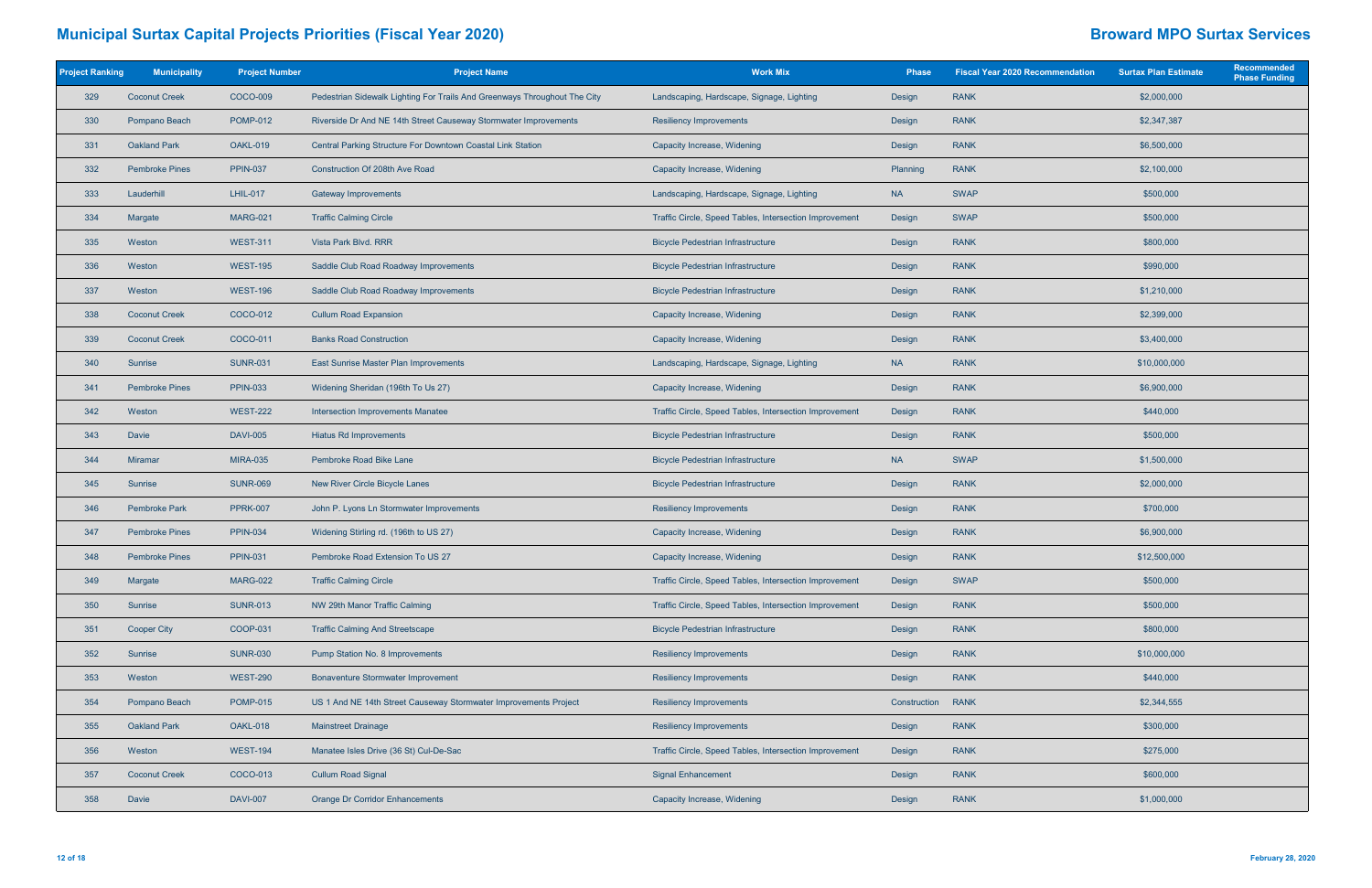| <b>Project Ranking</b> | <b>Municipality</b>      | <b>Project Number</b> | <b>Project Name</b>                                                                                             | <b>Work Mix</b>                                        | <b>Phase</b> | <b>Fiscal Year 2020 Recommendation</b> | <b>Surtax Plan Estimate</b> | Recommended<br><b>Phase Funding</b> |
|------------------------|--------------------------|-----------------------|-----------------------------------------------------------------------------------------------------------------|--------------------------------------------------------|--------------|----------------------------------------|-----------------------------|-------------------------------------|
| 359                    | Parkland                 | <b>PARK-006</b>       | Traffic Light - Parkside Drive And Lox Road                                                                     | <b>Signal Enhancement</b>                              | <b>NA</b>    | <b>SWAP</b>                            | \$500,000                   |                                     |
| 360                    | Parkland                 | <b>PARK-004</b>       | Street Lighting - Pine Island Road                                                                              | Landscaping, Hardscape, Signage, Lighting              | <b>NA</b>    | HOLD                                   | \$500,000                   |                                     |
| 361                    | Parkland                 | <b>PARK-003</b>       | Street Lighting - Hillsboro Boulevard                                                                           | Landscaping, Hardscape, Signage, Lighting              | <b>NA</b>    | <b>HOLD</b>                            | \$1,500,000                 |                                     |
| 362                    | Weston                   | <b>WEST-289</b>       | <b>Bonaventure Stormwater Improvement</b>                                                                       | <b>Resiliency Improvements</b>                         | Design       | <b>RANK</b>                            | \$440,000                   |                                     |
| 363                    | Davie                    | <b>DAVI-013</b>       | Flamingo Rd / SW 26 St Intersection                                                                             | <b>Signal Enhancement</b>                              | Design       | <b>RANK</b>                            | \$750,000                   |                                     |
| 364                    | Weston                   | <b>WEST-301</b>       | Racquet Club Rd & Blatt Blvd Roundabout                                                                         | Traffic Circle, Speed Tables, Intersection Improvement | Design       | <b>RANK</b>                            | \$400,000                   |                                     |
| 365                    | Davie                    | <b>DAVI-010</b>       | SW 136 Ave / SW 26 Street Intersection                                                                          | Traffic Circle, Speed Tables, Intersection Improvement | Design       | <b>RANK</b>                            | \$500,000                   |                                     |
| 366                    | <b>Southwest Ranches</b> | <b>SWRA-024</b>       | Drainage Project: SW 62nd Street                                                                                | <b>Resiliency Improvements</b>                         | Design       | <b>RANK</b>                            | \$70,000                    |                                     |
| 367                    | <b>Southwest Ranches</b> | <b>SWRA-025</b>       | Drainage Project: SW 59th Court                                                                                 | <b>Resiliency Improvements</b>                         | Design       | <b>RANK</b>                            | \$70,000                    |                                     |
| 368                    | Parkland                 | <b>PARK-005</b>       | Traffic Light - Hillsboro Boulevard And Nob Hill Road                                                           | <b>Signal Enhancement</b>                              | <b>NA</b>    | <b>SWAP</b>                            | \$600,000                   |                                     |
| 369                    | <b>Southwest Ranches</b> | <b>SWRA-031</b>       | Drainage Project: SW 54th Street Interconnect                                                                   | <b>Resiliency Improvements</b>                         | Design       | <b>RANK</b>                            | \$138,000                   |                                     |
| 370                    | <b>Southwest Ranches</b> | <b>SWRA-036</b>       | Drainage Project: Frontier Trails                                                                               | <b>Resiliency Improvements</b><br>Design               |              | <b>RANK</b>                            | \$1,000,000                 |                                     |
| 371                    | <b>Southwest Ranches</b> | <b>SWRA-033</b>       | Drainage Project: SW 49Th Court and 202 Avenue                                                                  | <b>Resiliency Improvements</b><br>Planning             |              | <b>RANK</b>                            | \$135,000                   |                                     |
| 372                    | Pompano Beach            | <b>POMP-010</b>       | Palm Aire Lakes Access Roadway Project                                                                          | Capacity Increase, Widening                            | Planning     | <b>RANK</b>                            | \$485,244                   |                                     |
| 373                    | <b>Wilton Manors</b>     | <b>WILT-016</b>       | <b>Parking Structure</b>                                                                                        | Capacity Increase, Widening                            | <b>NA</b>    | <b>SWAP</b>                            | \$0                         |                                     |
| 374                    | Pompano Beach            | <b>POMP-005</b>       | Innovation District Infrastructure Improvements Project                                                         | Capacity Increase, Widening                            | <b>NA</b>    | <b>RANK</b>                            | \$76,272,192                |                                     |
| 375                    | <b>Hallandale Beach</b>  | <b>HALL-004</b>       | <b>Replacing Existing Damaged Sidewalk</b>                                                                      | <b>Bicycle Pedestrian Infrastructure</b>               | Design       | <b>RANK</b>                            | \$400,000                   |                                     |
| 376                    | <b>Wilton Manors</b>     | <b>WILT-001</b>       | <b>Sidewalk Connectivity</b>                                                                                    | <b>Bicycle Pedestrian Infrastructure</b>               | Design       | <b>RANK</b>                            | \$1,200,000                 |                                     |
| 377                    | <b>Fort Lauderdale</b>   | <b>FORT-118</b>       | Safety Improvements: Sailboat Bend Traffic Mitigation                                                           | <b>Bicycle Pedestrian Infrastructure</b>               | Planning     | <b>RANK</b>                            | \$271,925                   |                                     |
| 378                    | <b>Fort Lauderdale</b>   | <b>FORT-144</b>       | Safety Project: Coral Ridge C.C. Estates Mobility Master Plan Implementation                                    | <b>Bicycle Pedestrian Infrastructure</b>               | Planning     | <b>RANK</b>                            | \$500,000                   |                                     |
| 379                    | <b>Fort Lauderdale</b>   | <b>FORT-146</b>       | Safety Project: Palm Aire Village West Mobility Master Plan Implementation                                      | <b>Bicycle Pedestrian Infrastructure</b>               | Planning     | <b>RANK</b>                            | \$500,000                   |                                     |
| 380                    | <b>Fort Lauderdale</b>   | <b>FORT-143</b>       | Safety Improvements: Shady Banks Mobility Master Plan Improvements                                              | <b>Bicycle Pedestrian Infrastructure</b>               | Planning     | <b>RANK</b>                            | \$500,000                   |                                     |
| 381                    | <b>Fort Lauderdale</b>   | <b>FORT-145</b>       | Safety Improvements: Twin Lakes North Mobility Master Plan Implementation                                       | <b>Bicycle Pedestrian Infrastructure</b>               | Planning     | <b>RANK</b>                            | \$500,000                   |                                     |
| 382                    | <b>Fort Lauderdale</b>   | <b>FORT-140</b>       | Safety Improvements: Lake Ridge Mobility Master Plan Implementation                                             | <b>Bicycle Pedestrian Infrastructure</b>               | Planning     | <b>RANK</b>                            | \$500,000                   |                                     |
| 383                    | <b>Fort Lauderdale</b>   | <b>FORT-141</b>       | Safety Improvements: Tarpon River Mobility Master Plan Improvements                                             | <b>Bicycle Pedestrian Infrastructure</b>               | Planning     | <b>RANK</b>                            | \$500,000                   |                                     |
| 384                    | <b>Oakland Park</b>      | OAKL-006              | Multi-Modal Mobility Plan                                                                                       | <b>Bicycle Pedestrian Infrastructure</b>               | Planning     | <b>RANK</b>                            | \$500,000                   |                                     |
| 385                    | Hollywood                | <b>HOLL-055</b>       | Transportation/Traffic Calming - Dist. 4                                                                        | <b>Bicycle Pedestrian Infrastructure</b>               | Planning     | <b>RANK</b>                            | \$833,333                   |                                     |
| 386                    | Hollywood                | <b>HOLL-057</b>       | Transportation/Traffic Calming - Dist. 6                                                                        | <b>Bicycle Pedestrian Infrastructure</b>               | Planning     | <b>RANK</b>                            | \$833,333                   |                                     |
| 387                    | Hollywood                | <b>HOLL-052</b>       | Transportation/Traffic Calming - Dist. 1                                                                        | <b>Bicycle Pedestrian Infrastructure</b>               | Planning     | <b>RANK</b>                            | \$833,333                   |                                     |
| 388                    | Hollywood                | <b>HOLL-053</b>       | Transportation/Traffic Calming - Dist. 2<br><b>Bicycle Pedestrian Infrastructure</b><br><b>RANK</b><br>Planning |                                                        |              | \$833,333                              |                             |                                     |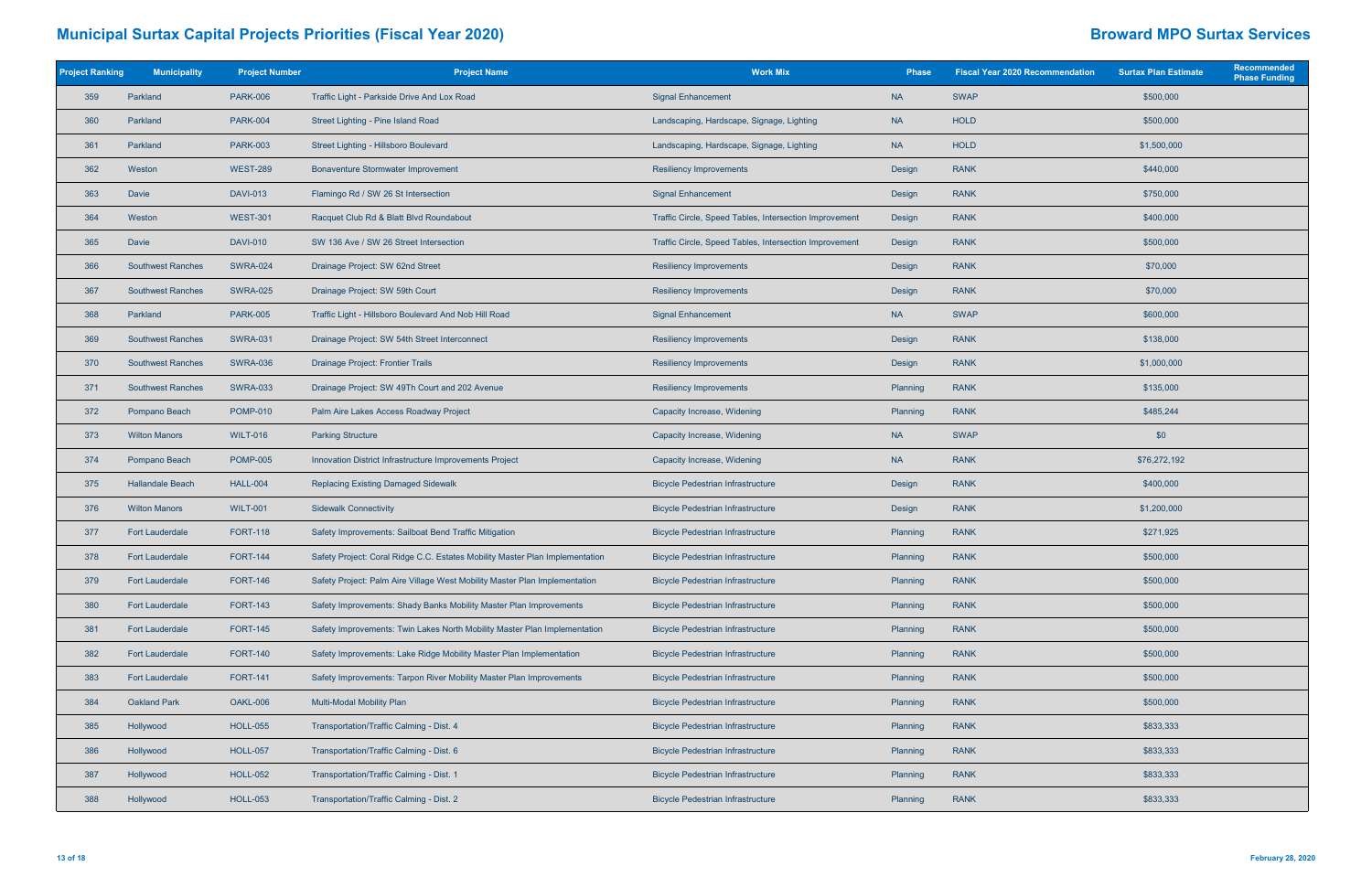| <b>Project Ranking</b> | <b>Municipality</b>     | <b>Project Number</b> | <b>Project Name</b>                                            | <b>Work Mix</b>                                        | <b>Phase</b> |                            | <b>Surtax Plan Estimate</b> | <b>Recommended</b><br><b>Phase Funding</b> |
|------------------------|-------------------------|-----------------------|----------------------------------------------------------------|--------------------------------------------------------|--------------|----------------------------|-----------------------------|--------------------------------------------|
| 389                    | Hollywood               | <b>HOLL-054</b>       | Transportation/Traffic Calming - Dist. 3                       | <b>Bicycle Pedestrian Infrastructure</b>               | Planning     | <b>RANK</b>                | \$833,333                   |                                            |
| 390                    | Lauderdale Lakes        | <b>LLAK-019</b>       | Citywide Bike Lanes & Pedestrian Safety Improvements Project   | <b>Bicycle Pedestrian Infrastructure</b>               | Planning     | \$1,500,000<br><b>RANK</b> |                             |                                            |
| 391                    | <b>Fort Lauderdale</b>  | <b>FORT-126</b>       | Safety Improvements: Beach Traffic Management Plan Execution   | <b>Bicycle Pedestrian Infrastructure</b>               | Planning     | <b>RANK</b>                | \$2,300,000                 |                                            |
| 392                    | <b>Fort Lauderdale</b>  | <b>FORT-125</b>       | Safety Improvements: SE 17th Street Mobility plan Improvements | <b>Bicycle Pedestrian Infrastructure</b>               | Planning     | <b>RANK</b>                | \$2,691,000                 |                                            |
| 393                    | Tamarac                 | <b>TAMA-004</b>       | Sidewalk Program                                               | <b>Bicycle Pedestrian Infrastructure</b>               | Planning     | <b>RANK</b>                | \$3,750,000                 |                                            |
| 394                    | <b>Fort Lauderdale</b>  | <b>FORT-103</b>       | Sidewalks: Ada Sidewalk Installation & Replacement             | <b>Bicycle Pedestrian Infrastructure</b>               | Planning     | <b>RANK</b>                | \$5,000,000                 |                                            |
| 395                    | <b>Fort Lauderdale</b>  | <b>FORT-102</b>       | Sidewalks: American Disability Act (ADA) Improvements          | <b>Bicycle Pedestrian Infrastructure</b>               | Planning     | <b>RANK</b>                | \$5,000,000                 |                                            |
| 396                    | <b>Oakland Park</b>     | <b>OAKL-022</b>       | North Andrews Gardens Corridor Improvements                    | <b>Bicycle Pedestrian Infrastructure</b>               | Planning     | <b>RANK</b>                | \$7,604,532                 |                                            |
| 397                    | Lauderdale-by-the-Sea   | <b>LSEA-019</b>       | Neighborhood Sidewalks                                         | <b>Bicycle Pedestrian Infrastructure</b>               | <b>NA</b>    | <b>HOLD</b>                | \$50,000                    |                                            |
| 398                    | Lauderdale-by-the-Sea   | <b>LSEA-020</b>       | Neighborhood Sidewalks                                         | <b>Bicycle Pedestrian Infrastructure</b>               | <b>NA</b>    | <b>HOLD</b>                | \$50,000                    |                                            |
| 399                    | Lauderdale-by-the-Sea   | <b>LSEA-021</b>       | Neighborhood Sidewalks                                         | <b>Bicycle Pedestrian Infrastructure</b>               | <b>NA</b>    | <b>HOLD</b>                | \$50,000                    |                                            |
| 400                    | Lauderdale-by-the-Sea   | <b>LSEA-022</b>       | <b>Neighborhood Sidewalks</b>                                  | <b>Bicycle Pedestrian Infrastructure</b>               | <b>NA</b>    | <b>HOLD</b>                | \$50,000                    |                                            |
| 401                    | Lauderdale-by-the-Sea   | <b>LSEA-023</b>       | Neighborhood Sidewalks                                         | <b>Bicycle Pedestrian Infrastructure</b>               | <b>NA</b>    | <b>HOLD</b>                | \$50,000                    |                                            |
| 402                    | Lauderdale-by-the-Sea   | <b>LSEA-024</b>       | Neighborhood Sidewalks                                         | <b>Bicycle Pedestrian Infrastructure</b>               | <b>NA</b>    | <b>HOLD</b>                | \$50,000                    |                                            |
| 403                    | Lauderdale-by-the-Sea   | <b>LSEA-033</b>       | <b>A1A Crosswalk</b>                                           | <b>Bicycle Pedestrian Infrastructure</b>               | <b>NA</b>    | <b>HOLD</b>                | \$400,000                   |                                            |
| 404                    | Margate                 | <b>MARG-020</b>       | <b>Sidewalk Additions (Various)</b>                            | <b>Bicycle Pedestrian Infrastructure</b>               | <b>NA</b>    | <b>SWAP</b>                | \$500,000                   |                                            |
| 405                    | Miramar                 | <b>MIRA-059</b>       | Miramar Parkway Streetscape (SW 64 To SW 68)                   | <b>Bicycle Pedestrian Infrastructure</b>               | <b>NA</b>    | <b>SWAP</b>                | \$1,526,870                 |                                            |
| 406                    | Tamarac                 | <b>TAMA-020</b>       | <b>School Zones</b>                                            | <b>Bicycle Pedestrian Infrastructure</b>               | <b>NA</b>    | <b>HOLD</b>                | \$4,000,000                 |                                            |
| 407                    | <b>Hallandale Beach</b> | <b>HALL-025</b>       | <b>Community Bus Fleet Trolley Modernization</b>               | Transit                                                | Design       | <b>RANK</b>                | \$600,000                   |                                            |
| 408                    | <b>Miramar</b>          | <b>MIRA-082</b>       | <b>Bus Stop Improvements</b>                                   | Transit                                                | Design       | <b>RANK</b>                | \$1,150,400                 |                                            |
| 409                    | <b>Wilton Manors</b>    | <b>WILT-011</b>       | <b>Community Bus</b>                                           | Transit                                                | <b>NA</b>    | <b>HOLD</b>                | \$0                         |                                            |
| 410                    | Lauderdale-by-the-Sea   | <b>LSEA-031</b>       | <b>Transportation Service</b>                                  | Transit                                                | <b>NA</b>    | <b>HOLD</b>                | \$200,000                   |                                            |
| 411                    | <b>Cooper City</b>      | <b>COOP-048</b>       | <b>Bus Shelters</b>                                            | Transit                                                | <b>NA</b>    | <b>SWAP</b>                | \$400,000                   |                                            |
| 412                    | Weston                  | <b>WEST-186</b>       | <b>Bus Stop Improvements</b>                                   | Transit                                                | <b>NA</b>    | <b>SWAP</b>                | \$700,000                   |                                            |
| 413                    | Hallandale Beach        | <b>HALL-024</b>       | <b>Community Bus Service</b>                                   | Transit                                                | <b>NA</b>    | <b>SWAP</b>                | \$2,200,000                 |                                            |
| 414                    | Sunrise                 | <b>SUNR-015</b>       | <b>Transit And Shuttle Bus Infrastructure</b>                  | Transit                                                | <b>NA</b>    | <b>RANK</b>                | \$3,000,000                 |                                            |
| 415                    | Tamarac                 | <b>TAMA-007</b>       | <b>Bus Shelters/Crosswalks/Traffic Lights</b>                  | Transit                                                | <b>NA</b>    | <b>HOLD</b>                | \$5,000,000                 |                                            |
| 416                    | Tamarac                 | <b>TAMA-022</b>       | Rapid Bus System On Sawgrass                                   | Transit                                                | <b>NA</b>    | <b>HOLD</b>                | \$15,000,000                |                                            |
| 417                    | <b>Fort Lauderdale</b>  | <b>FORT-142</b>       | Safety Improvements: Victoria Park Master Plan Improvements    | Traffic Circle, Speed Tables, Intersection Improvement | Design       | <b>RANK</b>                | \$500,000                   |                                            |
| 418                    | Weston                  | <b>WEST-189</b>       | <b>Glades Parkway Roadway Improvements</b>                     | Traffic Circle, Speed Tables, Intersection Improvement | Design       | <b>RANK</b>                | \$1,800,000                 |                                            |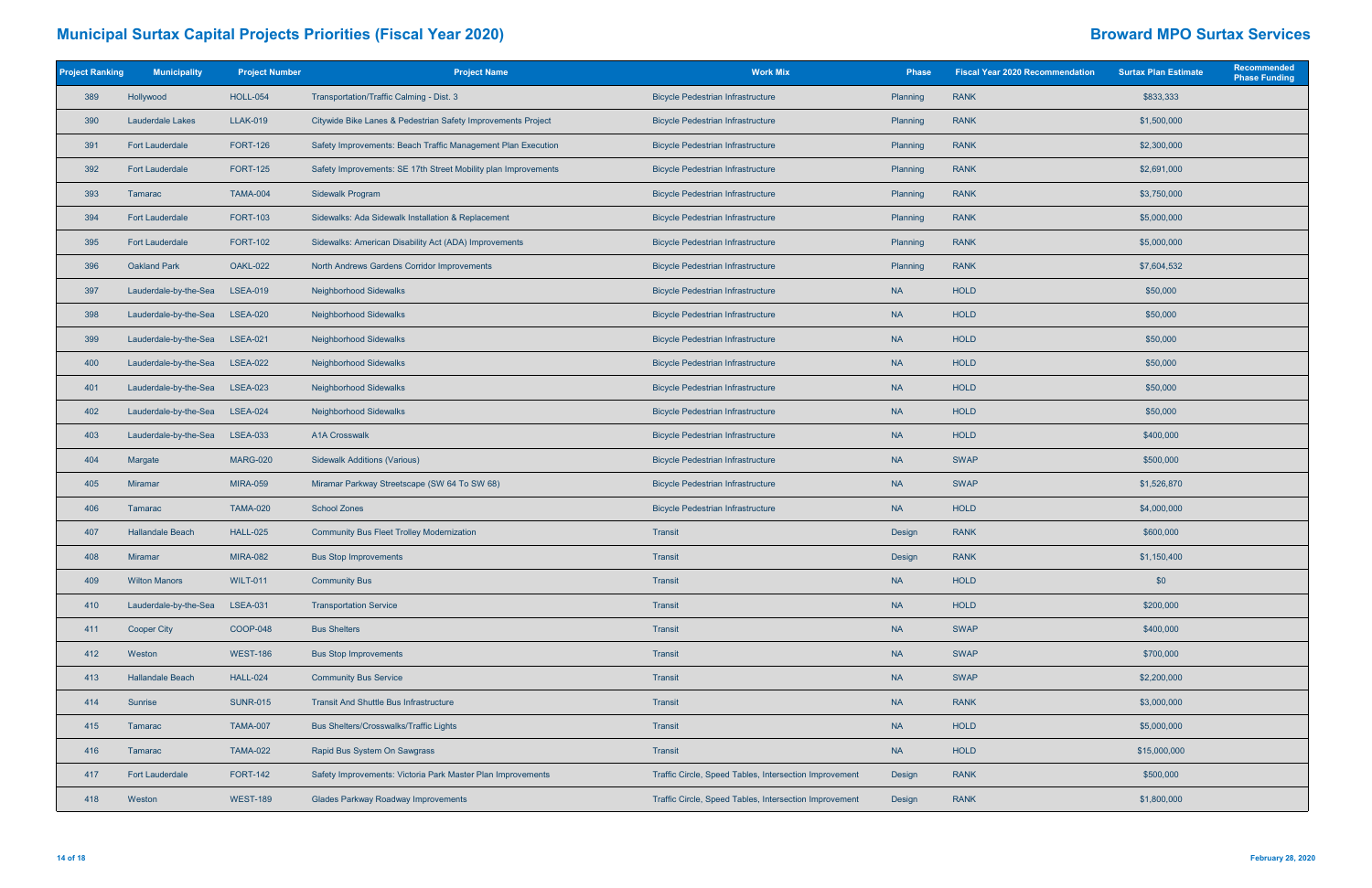| <b>Project Ranking</b> | <b>Municipality</b>     | <b>Project Number</b> | <b>Project Name</b>                                                 | <b>Work Mix</b>                                                      | <b>Phase</b> | <b>Fiscal Year 2020 Recommendation</b> | <b>Surtax Plan Estimate</b> | Recommended<br><b>Phase Funding</b> |
|------------------------|-------------------------|-----------------------|---------------------------------------------------------------------|----------------------------------------------------------------------|--------------|----------------------------------------|-----------------------------|-------------------------------------|
| 419                    | <b>West Park</b>        | <b>WPRK-011</b>       | Neighborhood Traffic Calming Improvement Area                       | Traffic Circle, Speed Tables, Intersection Improvement               | Design       | <b>RANK</b>                            | \$2,500,000                 |                                     |
| 420                    | <b>West Park</b>        | <b>WPRK-012</b>       | Neighborhood Traffic Calming Improvement Area                       | Traffic Circle, Speed Tables, Intersection Improvement               | Design       | <b>RANK</b>                            | \$2,500,000                 |                                     |
| 421                    | Weston                  | <b>WEST-183</b>       | <b>Bonaventure Local Roadways</b>                                   | Traffic Circle, Speed Tables, Intersection Improvement               | Design       | <b>RANK</b>                            | \$2,857,600                 |                                     |
| 422                    | <b>Fort Lauderdale</b>  | <b>FORT-116</b>       | Safety Improvements: Neighborhood Traffic Calming - Qalert Requests | Traffic Circle, Speed Tables, Intersection Improvement               | Planning     | <b>RANK</b>                            | \$3,000,000                 |                                     |
| 423                    | Margate                 | MARG-001              | <b>Colonial Drive Improvements</b>                                  | Traffic Circle, Speed Tables, Intersection Improvement               | <b>NA</b>    | <b>SWAP</b>                            | \$40,000                    |                                     |
| 424                    | <b>Fort Lauderdale</b>  | <b>FORT-111</b>       | Safety Improvements: Andrews Ave                                    | Traffic Circle, Speed Tables, Intersection Improvement               | <b>NA</b>    | <b>SWAP</b>                            | \$525,000                   |                                     |
| 425                    | Lauderhill              | LHIL-012              | <b>Roundabout Construction Program</b>                              | Traffic Circle, Speed Tables, Intersection Improvement               | <b>NA</b>    | <b>SWAP</b>                            | \$1,500,000                 |                                     |
| 426                    | Tamarac                 | <b>TAMA-005</b>       | <b>Corridor Improvements</b>                                        | Landscaping, Hardscape, Signage, Lighting                            | Construction | <b>RANK</b>                            | \$15,000,000                |                                     |
| 427                    | <b>Fort Lauderdale</b>  | <b>FORT-105</b>       | <b>Sidewalks: Shade Trees</b>                                       | Landscaping, Hardscape, Signage, Lighting                            | Planning     | <b>RANK</b>                            | \$500,000                   |                                     |
| 428                    | Hollywood               | <b>HOLL-039</b>       | Neighborhood Improvements - Dist. 1                                 | Landscaping, Hardscape, Signage, Lighting                            | Planning     | <b>RANK</b>                            | \$2,500,000                 |                                     |
| 429                    | Hollywood               | <b>HOLL-040</b>       | Neighborhood Improvements - Dist. 2                                 | Landscaping, Hardscape, Signage, Lighting                            | Planning     | <b>RANK</b>                            | \$2,500,000                 |                                     |
| 430                    | Hollywood               | <b>HOLL-043</b>       | Neighborhood Improvements - Dist. 5                                 | Landscaping, Hardscape, Signage, Lighting<br><b>RANK</b><br>Planning |              |                                        | \$2,500,000                 |                                     |
| 431                    | Hollywood               | <b>HOLL-044</b>       | Neighborhood Improvements - Dist. 6                                 | Landscaping, Hardscape, Signage, Lighting                            | Planning     | <b>RANK</b>                            | \$2,500,000                 |                                     |
| 432                    | Hollywood               | <b>HOLL-041</b>       | Neighborhood Improvements - Dist. 3                                 | Landscaping, Hardscape, Signage, Lighting                            | Planning     | <b>RANK</b>                            | \$2,500,000                 |                                     |
| 433                    | Hollywood               | <b>HOLL-042</b>       | Neighborhood Improvements - Dist. 4                                 | Landscaping, Hardscape, Signage, Lighting                            | Planning     | <b>RANK</b>                            | \$2,500,000                 |                                     |
| 434                    | <b>Fort Lauderdale</b>  | <b>FORT-156</b>       | Safety Improvements: Annual NCIP/BCIP                               | Landscaping, Hardscape, Signage, Lighting                            | Planning     | <b>RANK</b>                            | \$5,000,000                 |                                     |
| 435                    | <b>Lauderdale Lakes</b> | <b>LLAK-014</b>       | Citywide Infrastructure Improvements                                | Landscaping, Hardscape, Signage, Lighting                            | <b>NA</b>    | <b>HOLD</b>                            | \$3,000,000                 |                                     |
| 436                    | <b>Pembroke Pines</b>   | <b>PPIN-022</b>       | <b>City Wide Streetscape</b>                                        | Landscaping, Hardscape, Signage, Lighting                            | <b>NA</b>    | <b>SWAP</b>                            | \$4,720,000                 |                                     |
| 437                    | Sunrise                 | <b>SUNR-034</b>       | Median Improvements (Citywide)                                      | Landscaping, Hardscape, Signage, Lighting                            | Design       | <b>RANK</b>                            | \$5,000,000                 |                                     |
| 438                    | <b>Miramar</b>          | <b>MIRA-041</b>       | Historic Miramar Drainage Improvements - Phase IV                   | <b>Resiliency Improvements</b>                                       | Construction | <b>RANK</b>                            | \$7,500,000                 |                                     |
| 439                    | Hollywood               | <b>HOLL-065</b>       | <b>Industrial Park And Corridor Improvements</b>                    | Capacity Increase, Widening                                          | Design       | <b>RANK</b>                            | \$5,000,000                 |                                     |
| 440                    | Miramar                 | <b>MIRA-042</b>       | Historic Miramar Drainage Improvements - Phase V                    | <b>Resiliency Improvements</b>                                       | Design       | <b>RANK</b>                            | \$5,000,000                 |                                     |
| 441                    | <b>Miramar</b>          | <b>MIRA-043</b>       | Historic Miramar Drainage Improvements - Phase VI                   | <b>Resiliency Improvements</b>                                       | Design       | <b>RANK</b>                            | \$28,500,000                |                                     |
| 442                    | <b>Fort Lauderdale</b>  | <b>FORT-193</b>       | Roadway Improvements: US 1                                          | Capacity Increase, Widening                                          | <b>NA</b>    | <b>SWAP</b>                            | \$4,000,000                 |                                     |
| 443                    | <b>Fort Lauderdale</b>  | <b>FORT-054</b>       | School Zone Safety Improvements: Pine Crest Private School          | <b>Bicycle Pedestrian Infrastructure</b>                             | <b>NA</b>    | <b>SWAP</b>                            | \$150,000                   |                                     |
| 444                    | <b>Coconut Creek</b>    | COCO-023              | Complete Streets Crosswalks on Lyons Rd                             | <b>Bicycle Pedestrian Infrastructure</b>                             | <b>NA</b>    | <b>SWAP</b>                            | \$433,000                   |                                     |
| 445                    | Miramar                 | <b>MIRA-056</b>       | <b>Historic Downtown Revitalization</b>                             | <b>Bicycle Pedestrian Infrastructure</b>                             | <b>NA</b>    | <b>SWAP</b>                            | \$500,000                   |                                     |
| 446                    | <b>West Park</b>        | <b>WPRK-013</b>       | Purchase of a Trolley For Community Bus Services                    | Transit                                                              | <b>NA</b>    | <b>MOVED</b>                           | \$100,000                   |                                     |
| 447                    | <b>Coconut Creek</b>    | COCO-005              | <b>Mainstreet Circulator</b>                                        | Transit                                                              | <b>NA</b>    | HOLD                                   | \$200,000                   |                                     |
| 448                    | Lauderhill              | <b>LHIL-003</b>       | <b>Bus Transportation Vehicle Replacements</b>                      | Transit                                                              | <b>NA</b>    | <b>SWAP</b>                            | \$330,000                   |                                     |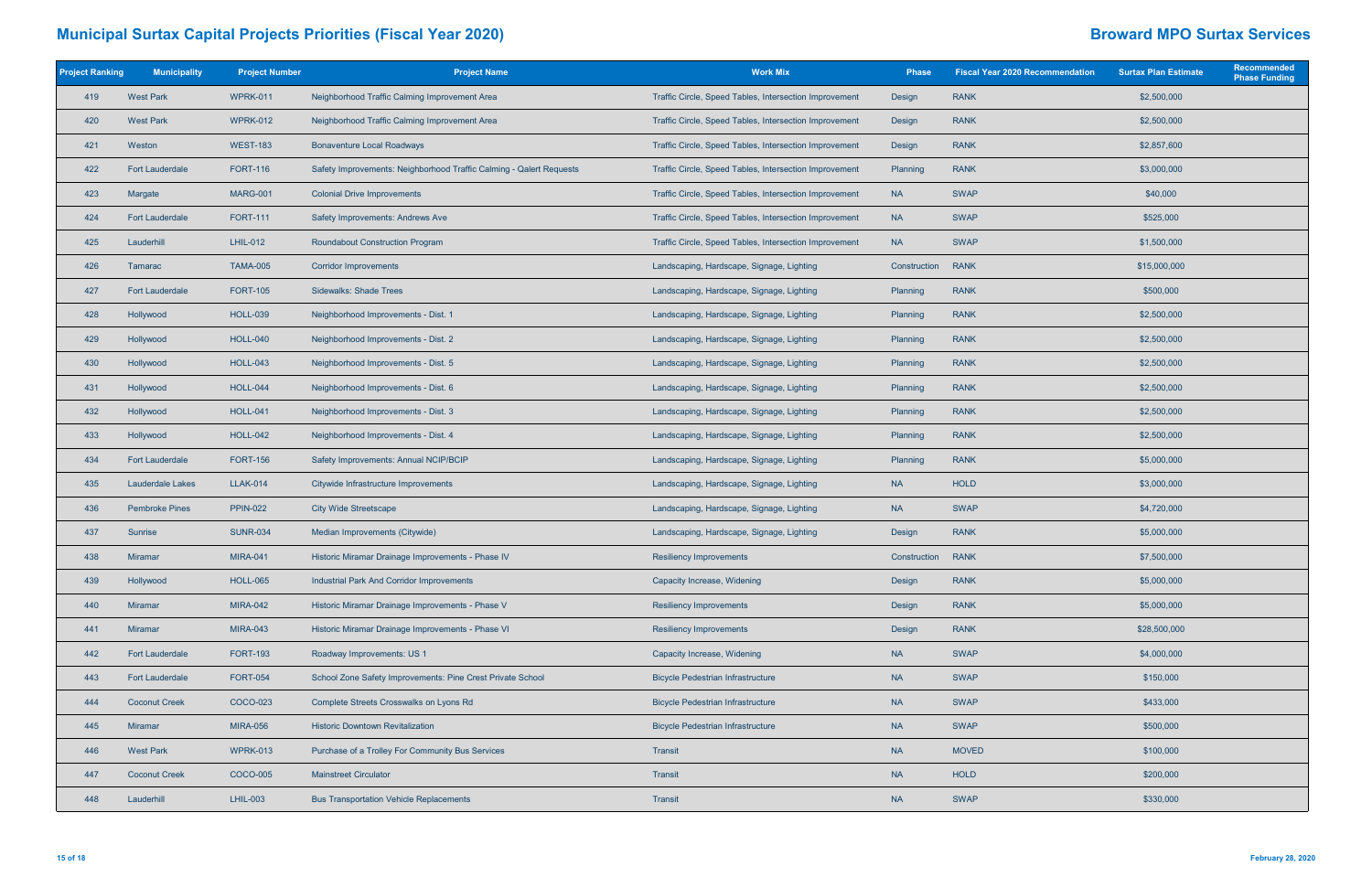| <b>Project Ranking</b> | <b>Municipality</b>     | <b>Project Number</b> | <b>Project Name</b>                                                   | <b>Work Mix</b>                                        | <b>Phase</b> | <b>Fiscal Year 2020 Recommendation</b> | <b>Surtax Plan Estimate</b> | Recommended<br><b>Phase Funding</b> |
|------------------------|-------------------------|-----------------------|-----------------------------------------------------------------------|--------------------------------------------------------|--------------|----------------------------------------|-----------------------------|-------------------------------------|
| 449                    | Hollywood               | <b>HOLL-062</b>       | <b>Community Shuttle Buses</b>                                        | Transit                                                | <b>NA</b>    | <b>MOVED</b>                           | \$5,000,000                 |                                     |
| 450                    | <b>Coral Springs</b>    | <b>CORA-116</b>       | <b>Expand Community Bus Service</b>                                   | Transit                                                | <b>NA</b>    | <b>MOVED</b><br>\$9,000,000            |                             |                                     |
| 451                    | Sunrise                 | <b>SUNR-027</b>       | Various Traffic Calming - Zone B                                      | Traffic Circle, Speed Tables, Intersection Improvement | Design       | <b>RANK</b>                            | \$500,000                   |                                     |
| 452                    | Sunrise                 | <b>SUNR-026</b>       | Various Traffic Calming - Zone A                                      | Traffic Circle, Speed Tables, Intersection Improvement | Planning     | <b>RANK</b>                            | \$500,000                   |                                     |
| 453                    | Sunrise                 | <b>SUNR-028</b>       | Various Traffic Calming - Zone C                                      | Traffic Circle, Speed Tables, Intersection Improvement | Planning     | <b>RANK</b>                            | \$500,000                   |                                     |
| 454                    | <b>Sunrise</b>          | <b>SUNR-029</b>       | Various Traffic Calming - Zone D                                      | Traffic Circle, Speed Tables, Intersection Improvement | Planning     | <b>RANK</b>                            | \$500,000                   |                                     |
| 455                    | <b>Fort Lauderdale</b>  | <b>FORT-119</b>       | Safety Improvements: Neighborhood Traffic Calming                     | Traffic Circle, Speed Tables, Intersection Improvement | Planning     | <b>RANK</b>                            | \$3,000,000                 |                                     |
| 456                    | <b>Fort Lauderdale</b>  | <b>FORT-157</b>       | Safety Improvements: SW 31 Ave                                        | Traffic Circle, Speed Tables, Intersection Improvement | <b>NA</b>    | <b>SWAP</b>                            | \$45,000                    |                                     |
| 457                    | Lauderdale-by-the-Sea   | <b>LSEA-030</b>       | <b>Traffic Calming</b>                                                | Traffic Circle, Speed Tables, Intersection Improvement | <b>NA</b>    | <b>HOLD</b>                            | \$125,000                   |                                     |
| 458                    | Lauderdale-by-the-Sea   | <b>LSEA-029</b>       | <b>Traffic Calming</b>                                                | Traffic Circle, Speed Tables, Intersection Improvement | <b>NA</b>    | <b>HOLD</b>                            | \$125,000                   |                                     |
| 459                    | Lauderdale-by-the-Sea   | <b>LSEA-025</b>       | <b>Traffic Calming</b>                                                | Traffic Circle, Speed Tables, Intersection Improvement | <b>NA</b>    | <b>HOLD</b>                            | \$125,000                   |                                     |
| 460                    | Lauderdale-by-the-Sea   | <b>LSEA-026</b>       | <b>Traffic Calming</b>                                                | Traffic Circle, Speed Tables, Intersection Improvement | <b>NA</b>    | <b>HOLD</b>                            | \$125,000                   |                                     |
| 461                    | Lauderdale-by-the-Sea   | <b>LSEA-027</b>       | <b>Traffic Calming</b>                                                | Traffic Circle, Speed Tables, Intersection Improvement | <b>NA</b>    | <b>HOLD</b>                            | \$125,000                   |                                     |
| 462                    | Lauderdale-by-the-Sea   | <b>LSEA-028</b>       | <b>Traffic Calming</b>                                                | Traffic Circle, Speed Tables, Intersection Improvement | <b>NA</b>    | <b>HOLD</b>                            | \$125,000                   |                                     |
| 463                    | Lauderdale-by-the-Sea   | <b>LSEA-034</b>       | <b>Traffic Safety Devices</b>                                         | Traffic Circle, Speed Tables, Intersection Improvement | <b>NA</b>    | <b>HOLD</b>                            | \$700,000                   |                                     |
| 464                    | Lauderdale-by-the-Sea   | <b>LSEA-037</b>       | A1A Median Safety                                                     | Traffic Circle, Speed Tables, Intersection Improvement | <b>NA</b>    | <b>HOLD</b>                            | \$1,000,000                 |                                     |
| 465                    | <b>Fort Lauderdale</b>  | <b>FORT-129</b>       | Safety Project: SE 17th St - US 1 To SW 4th Ave Mobility Improvements | Traffic Circle, Speed Tables, Intersection Improvement | <b>NA</b>    | <b>SWAP</b>                            | \$2,500,000                 |                                     |
| 466                    | Plantation              | <b>PLAN-005</b>       | Adaptive Signal Coordination with Broward County                      | <b>Signal Enhancement</b>                              | <b>NA</b>    | <b>SWAP</b>                            | \$0                         |                                     |
| 467                    | <b>Hallandale Beach</b> | <b>HALL-013</b>       | Hallandale Beach Blvd, US 1, Pembroke Rd & A1A Adaptive Signalization | <b>Signal Enhancement</b>                              | <b>NA</b>    | <b>SWAP</b>                            | \$780,000                   |                                     |
| 468                    | Plantation              | <b>PLAN-003</b>       | Adaptive Signal Coordination With Broward County                      | <b>Signal Enhancement</b>                              | <b>NA</b>    | <b>SWAP</b>                            | \$1,112,750                 |                                     |
| 469                    | Tamarac                 | <b>TAMA-016</b>       | Adaptive Traffic Control Devices And Traffic Signalization            | <b>Signal Enhancement</b>                              | <b>NA</b>    | <b>RANK</b>                            | \$15,000,000                |                                     |
| 470                    | <b>Fort Lauderdale</b>  | <b>FORT-130</b>       | Safety Improvements: Downtown Wayfinding & Info Signage               | Landscaping, Hardscape, Signage, Lighting              | Design       | <b>RANK</b>                            | \$280,411                   |                                     |
| 471                    | <b>Fort Lauderdale</b>  | <b>FORT-176</b>       | Street Lighting: Annual New Lighting Infrastructure                   | Landscaping, Hardscape, Signage, Lighting              | Design       | <b>RANK</b>                            | \$10,000,000                |                                     |
| 472                    | <b>Fort Lauderdale</b>  | <b>FORT-195</b>       | Roadway Improvements: Median Beautification - Entryway Signs          | Landscaping, Hardscape, Signage, Lighting              | Planning     | <b>RANK</b>                            | \$145,349                   |                                     |
| 473                    | Sunrise                 | <b>SUNR-007</b>       | Street & Pedestrian Lighting - Zone C                                 | Landscaping, Hardscape, Signage, Lighting              | Planning     | <b>RANK</b>                            | \$500,000                   |                                     |
| 474                    | Sunrise                 | <b>SUNR-008</b>       | Street & Pedestrian Lighting - Zone D                                 | Landscaping, Hardscape, Signage, Lighting              | Planning     | <b>RANK</b>                            | \$500,000                   |                                     |
| 475                    | Sunrise                 | <b>SUNR-005</b>       | Street & Pedestrian Lighting - Zone A                                 | Landscaping, Hardscape, Signage, Lighting              | Planning     | <b>RANK</b>                            | \$500,000                   |                                     |
| 476                    | Sunrise                 | <b>SUNR-006</b>       | Street & Pedestrian Lighting - Zone B                                 | Landscaping, Hardscape, Signage, Lighting              | Planning     | <b>RANK</b>                            | \$500,000                   |                                     |
| 477                    | Hollywood               | <b>HOLL-063</b>       | <b>Industrial Park And Corridor Improvements</b>                      | Landscaping, Hardscape, Signage, Lighting              | Planning     | <b>RANK</b>                            | \$5,000,000                 |                                     |
| 478                    | Tamarac                 | <b>TAMA-011</b>       | Median And Street Landscaping                                         | Landscaping, Hardscape, Signage, Lighting              | Planning     | <b>RANK</b>                            | \$12,000,000                |                                     |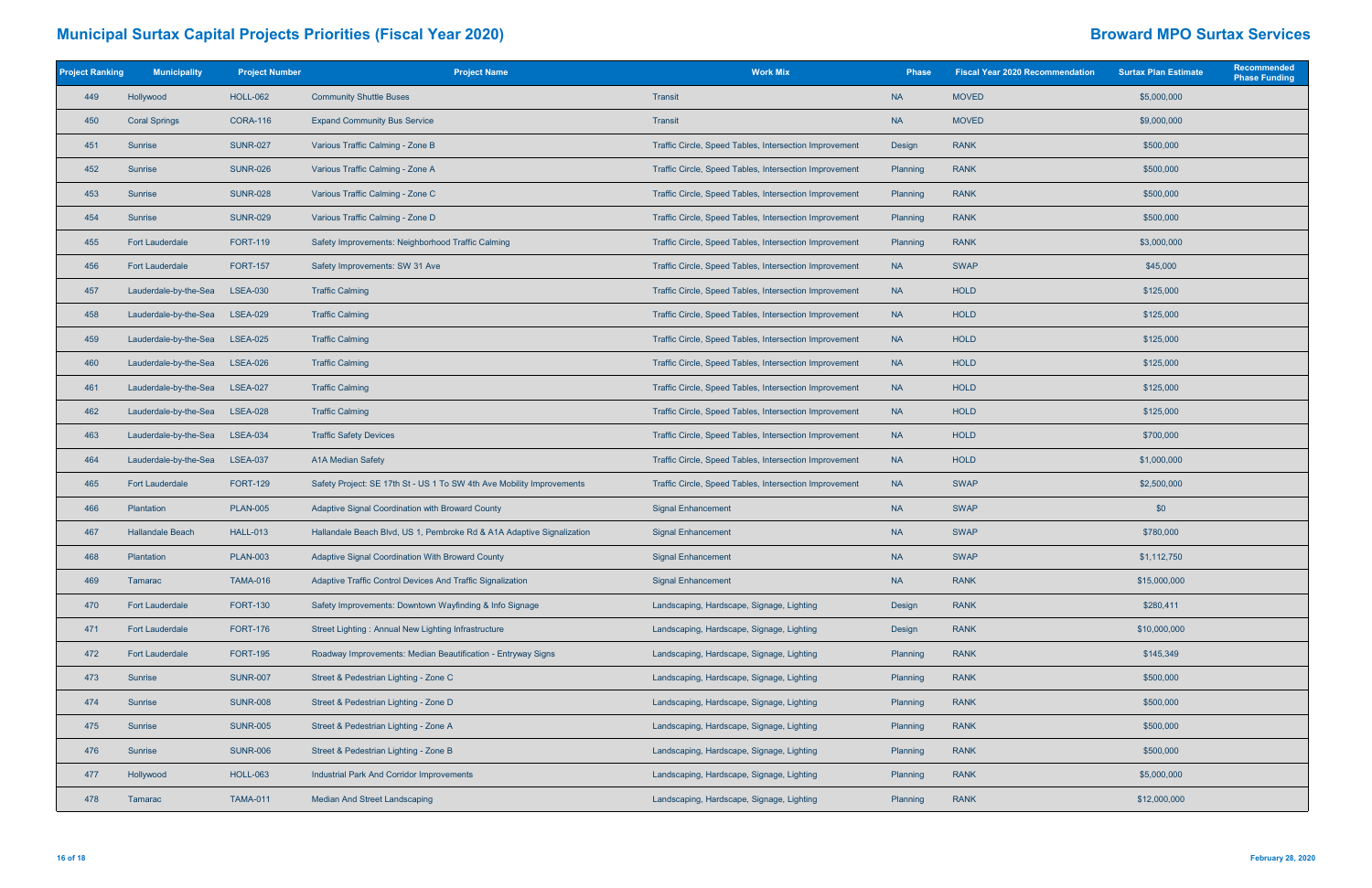| <b>Project Ranking</b> | <b>Municipality</b>    | <b>Project Number</b> | <b>Project Name</b>                               | <b>Work Mix</b>                           |           | <b>Fiscal Year 2020 Recommendation</b> | <b>Surtax Plan Estimate</b> | Recommended<br><b>Phase Funding</b> |
|------------------------|------------------------|-----------------------|---------------------------------------------------|-------------------------------------------|-----------|----------------------------------------|-----------------------------|-------------------------------------|
| 479                    | <b>Fort Lauderdale</b> | <b>FORT-175</b>       | Street Lighting: Annual Lighting Retrofit Program | Landscaping, Hardscape, Signage, Lighting | Planning  | <b>RANK</b>                            | \$15,000,000                |                                     |
| 480                    | Tamarac                | <b>TAMA-023</b>       | <b>Corridor Improvements</b>                      | Landscaping, Hardscape, Signage, Lighting | Planning  | <b>RANK</b>                            | \$15,000,000                |                                     |
| 481                    | Weston                 | <b>WEST-310</b>       | Indian Trace Street Lighting Improvements         | Landscaping, Hardscape, Signage, Lighting | Planning  | <b>RANK</b>                            | \$15,000,000                |                                     |
| 482                    | Lauderdale-by-the-Sea  | <b>LSEA-014</b>       | Neighborhood Street Lighting                      | Landscaping, Hardscape, Signage, Lighting | <b>NA</b> | <b>HOLD</b>                            | \$60,000                    |                                     |
| 483                    | Lauderdale-by-the-Sea  | <b>LSEA-013</b>       | Neighborhood Street Lighting                      | Landscaping, Hardscape, Signage, Lighting | <b>NA</b> | HOLD                                   | \$60,000                    |                                     |
| 484                    | Lauderdale-by-the-Sea  | <b>LSEA-015</b>       | <b>Neighborhood Street Lighting</b>               | Landscaping, Hardscape, Signage, Lighting | <b>NA</b> | <b>HOLD</b>                            | \$60,000                    |                                     |
| 485                    | Lauderdale-by-the-Sea  | <b>LSEA-016</b>       | Neighborhood Street Lighting                      | Landscaping, Hardscape, Signage, Lighting | <b>NA</b> | <b>HOLD</b>                            | \$60,000                    |                                     |
| 486                    | Lauderdale-by-the-Sea  | <b>LSEA-017</b>       | <b>Neighborhood Street Lighting</b>               | Landscaping, Hardscape, Signage, Lighting | <b>NA</b> | <b>HOLD</b>                            | \$60,000                    |                                     |
| 487                    | Lauderdale-by-the-Sea  | <b>LSEA-018</b>       | Neighborhood Street Lighting                      | Landscaping, Hardscape, Signage, Lighting | <b>NA</b> | HOLD                                   | \$60,000                    |                                     |
| 488                    | Lauderdale-by-the-Sea  | <b>LSEA-036</b>       | <b>Parking Guidance</b>                           | Landscaping, Hardscape, Signage, Lighting | <b>NA</b> | HOLD                                   | \$1,000,000                 |                                     |
| 489                    | Weston                 | <b>WEST-309</b>       | Indian Trace Street Lighting Improvements         | Landscaping, Hardscape, Signage, Lighting | <b>NA</b> | <b>SWAP</b>                            | \$1,500,000                 |                                     |
| 490                    | Lauderhill             | <b>LHIL-006</b>       | <b>Privacy Walls</b>                              | Landscaping, Hardscape, Signage, Lighting | <b>NA</b> | <b>SWAP</b>                            | \$1,600,000                 |                                     |
| 491                    | <b>Pembroke Pines</b>  | <b>PPIN-023</b>       | City Wide Landscaping - Medians & Swales          | Landscaping, Hardscape, Signage, Lighting | <b>NA</b> | <b>SWAP</b>                            | \$8,000,000                 |                                     |
| 492                    | Weston                 | <b>WEST-260</b>       | <b>Culvert Improvements</b>                       | <b>Resiliency Improvements</b>            | Design    | <b>RANK</b>                            | \$2,000,000                 |                                     |
| 493                    | Weston                 | <b>WEST-261</b>       | <b>Culvert Improvements</b>                       | <b>Resiliency Improvements</b>            | Design    | <b>RANK</b>                            | \$2,000,000                 |                                     |
| 494                    | <b>Wilton Manors</b>   | <b>WILT-010</b>       | <b>Storm Sewer Line Infrastructure</b>            | <b>Resiliency Improvements</b>            | Design    | <b>RANK</b>                            | \$4,300,000                 |                                     |
| 495                    | Hollywood              | <b>HOLL-152</b>       | <b>Environmental Resiliency - Dist. 1</b>         | <b>Resiliency Improvements</b>            | Planning  | <b>RANK</b>                            | \$1,666,667                 |                                     |
| 496                    | Hollywood              | <b>HOLL-154</b>       | Environmental Resiliency - Dist. 3                | <b>Resiliency Improvements</b>            | Planning  | <b>RANK</b>                            | \$1,666,667                 |                                     |
| 497                    | Hollywood              | <b>HOLL-155</b>       | <b>Environmental Resiliency - Dist. 4</b>         | <b>Resiliency Improvements</b>            | Planning  | <b>RANK</b>                            | \$1,666,667                 |                                     |
| 498                    | Hollywood              | <b>HOLL-156</b>       | <b>Environmental Resiliency - Dist. 5</b>         | <b>Resiliency Improvements</b>            | Planning  | <b>RANK</b>                            | \$1,666,667                 |                                     |
| 499                    | Hollywood              | <b>HOLL-157</b>       | Environmental Resiliency - Dist. 6                | <b>Resiliency Improvements</b>            | Planning  | <b>RANK</b>                            | \$1,666,667                 |                                     |
| 500                    | <b>Fort Lauderdale</b> | <b>FORT-174</b>       | Street Lighting: High Mast Lighting System        | <b>Resiliency Improvements</b>            | <b>NA</b> | <b>RANK</b>                            | \$150,000                   |                                     |
| 501                    | Lauderdale-by-the-Sea  | <b>LSEA-008</b>       | <b>Drainage Projects</b>                          | <b>Resiliency Improvements</b>            | <b>NA</b> | <b>HOLD</b>                            | \$1,000,000                 |                                     |
| 502                    | Lauderdale-by-the-Sea  | <b>LSEA-010</b>       | <b>Drainage Projects</b>                          | <b>Resiliency Improvements</b>            | <b>NA</b> | <b>HOLD</b>                            | \$1,000,000                 |                                     |
| 503                    | Lauderdale-by-the-Sea  | <b>LSEA-011</b>       | <b>Drainage Projects</b>                          | <b>Resiliency Improvements</b>            | <b>NA</b> | HOLD                                   | \$1,000,000                 |                                     |
| 504                    | Lauderdale-by-the-Sea  | <b>LSEA-012</b>       | <b>Drainage Projects</b>                          | <b>Resiliency Improvements</b>            | <b>NA</b> | <b>HOLD</b>                            | \$1,000,000                 |                                     |
| 505                    | Lauderdale-by-the-Sea  | <b>LSEA-007</b>       | <b>Drainage Projects</b>                          | <b>Resiliency Improvements</b>            | <b>NA</b> | <b>HOLD</b>                            | \$1,900,000                 |                                     |
| 506                    | <b>Pembroke Pines</b>  | <b>PPIN-036</b>       | City Wide Signal Conversion To Mast Arms          | <b>Resiliency Improvements</b>            | <b>NA</b> | <b>SWAP</b>                            | \$18,450,000                |                                     |
| 507                    | <b>Fort Lauderdale</b> | <b>FORT-062</b>       | Fiber Optic Cables: North Shoppes District        | Fiber                                     | <b>NA</b> | <b>SWAP</b>                            | \$350,000                   |                                     |
| 508                    | Tamarac                | <b>TAMA-013</b>       | <b>Fiber Optics</b>                               | Fiber                                     | <b>NA</b> | <b>RANK</b>                            | \$3,000,000                 |                                     |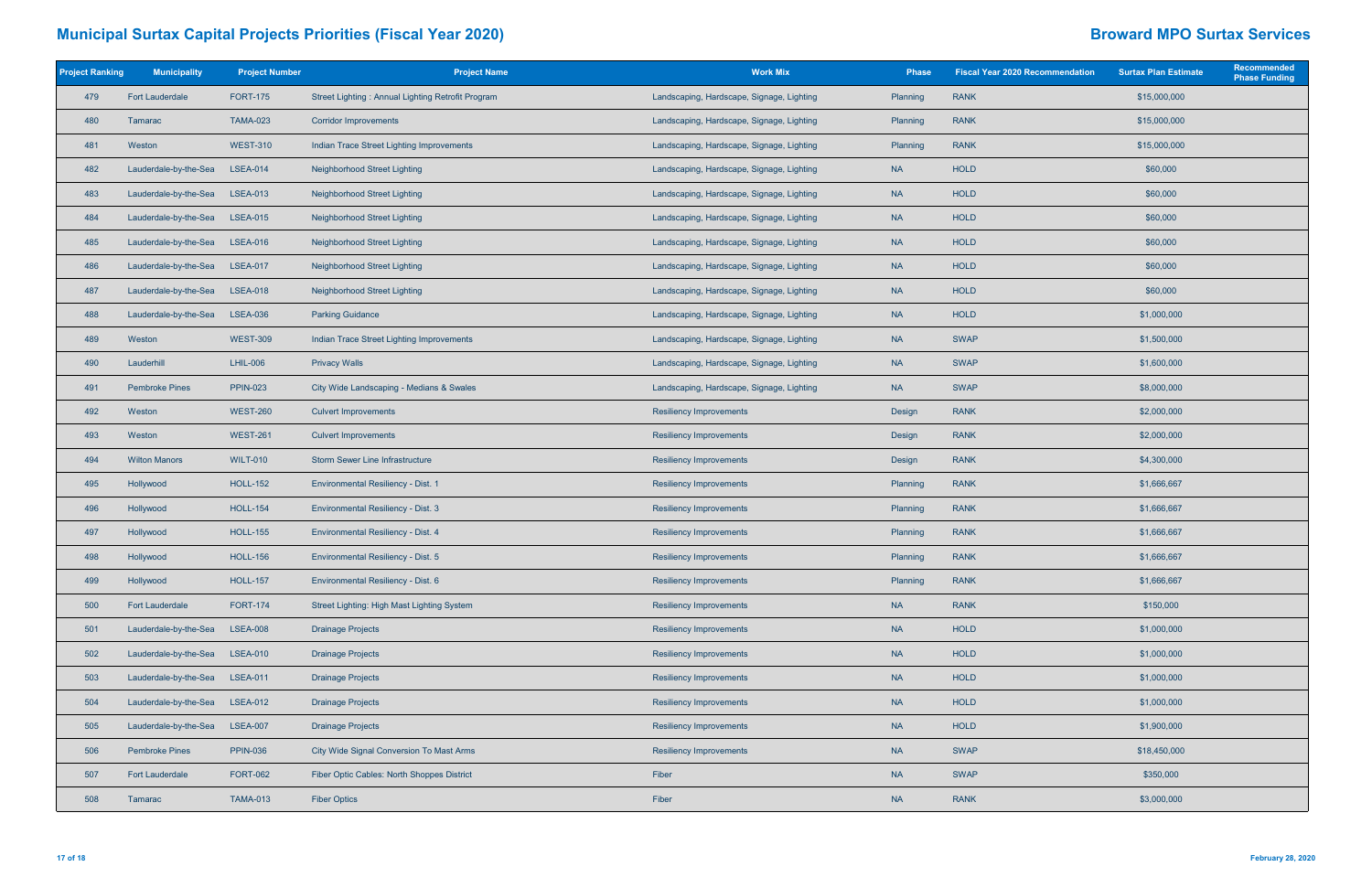|     | <b>Project Ranking Municipality Project Number</b> |                 |                                 | <b>Project Name</b> |       | <b>Work Mix</b> |           | Phase Fiscal Year 2020 Recommendation Surtax Plan Estimate |              | <b>Recommended</b><br>Phase Funding |
|-----|----------------------------------------------------|-----------------|---------------------------------|---------------------|-------|-----------------|-----------|------------------------------------------------------------|--------------|-------------------------------------|
|     | Tamarac                                            | <b>TAMA-017</b> | <b>Fiber Optics</b>             |                     | Fiber |                 | <b>NA</b> | <b>HOLD</b>                                                | \$12,000,000 |                                     |
| 510 | <b>Wilton Manors</b>                               | <b>WILT-004</b> | <b>Fiber Optic Installation</b> |                     | Fiber |                 | <b>NA</b> | <b>RANK</b>                                                | \$18,000,000 |                                     |



**HOLD** Projects requested by municipalities to be put on hold from funding for various reasons. **SWAP** Projects requested by municipalities to be swapped out in February 2021.

**YEAR 1** Projects that are recommended for funding in Fiscal Year 2020.

### **Notes:**

**(6) The Broward MPO Surtax Services selected the Cycle 1 (Fiscal Year 2020) funding goal of \$70 - \$80 million of the total \$120 million available (30-Year Surtax**  Financial Plan) since the County did not provide specific guidance. This goal was selected to allow for adequate funds for Community Shuttle Bus and

 **(1) The Municipal Surtax Capital Projects Priorities (Fiscal Year 2020) was developed by the Broward MPO Surtax Services in partnership with the municipalities in Broward County. All project information was provided by the municipalities. (2) All projects were provided by Broward County and were contained in the Surtax Plan approved by the voters in November 2018. (3) The Municipal Surtax Capital Projects Priorities (Fiscal Year 2020), consistent with the Surtax Ordinance, the Tri-Party Interlocal Agreement, and Bi-Party Interlocal Agreement, is the output of the data-driven ranking tool utilizing the evaluation criteria, point distribution, and program readiness approach established** 

**in coordination with the municipalities.**

**(4) Projects with numbers that include ".x" reflect multi-part projects.**

**(5) As directed by Broward County, the following percentages are used to calculate the recommended phase funding since the projects in the Surtax Plan are assumed to be the total cost of the required phase(s) to complete the project:** 

**• Planning: 3% of the total cost of the project in the Surtax Plan.**

**• Design: 12% of the total cost of the project in the Surtax Plan.**

**• Construction (includes CEI): 85% of the total cost of the project in the Surtax Plan. • Right-of-way phase costs are project specific.**

**Rehabilitation and Maintenance projects to be funded by the County.** 

**RANK** Projects requested by municipalities to be ranked for funding.